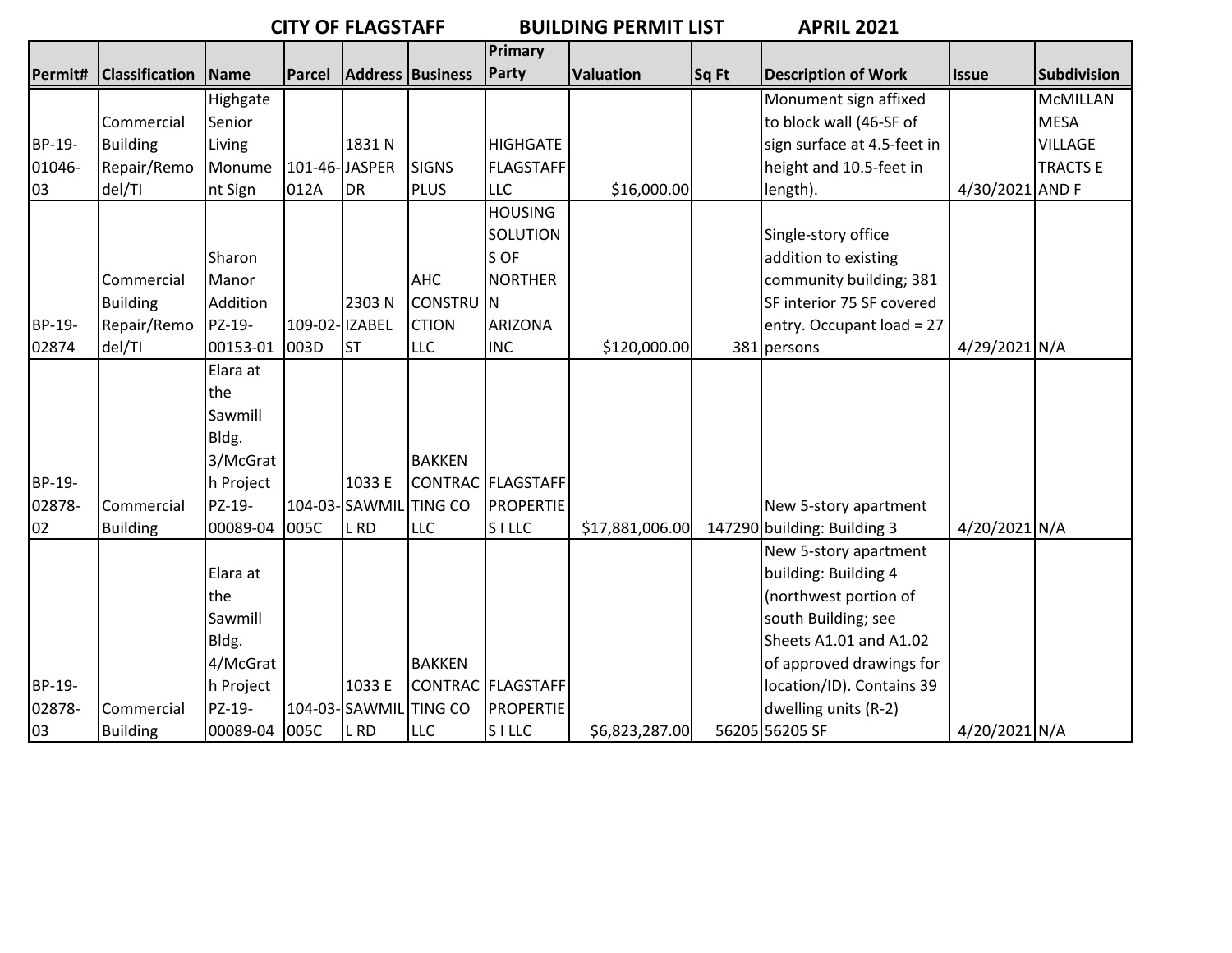| BP-19-<br>02878-<br>05       | Commercial<br><b>Building</b>                    | Elara at<br>the<br>Sawmill<br>Bldg.<br>6/McGrat<br>h Project<br>PZ-19-<br>00089-04                          | 005C | 1033 E<br>104-03-SAWMIL TING CO<br>L RD                    | <b>BAKKEN</b><br><b>LLC</b>               | CONTRAC FLAGSTAFF<br><b>PROPERTIE</b><br><b>SILLC</b>                   | \$343,270.00                 | New 2-story townhouse<br>building: Building<br>6/Townhouse #1<br>(west);see Sheets A1.01<br>and A1.02 of approved<br>drawings for<br>location/ID). Contains (3)<br>2BD/2.5BA dwelling units<br>(R-3) 3766 SF DEFERRED<br>3766 SUBMITTALS REQUIRED | 4/20/2021 N/A                  |                                                     |
|------------------------------|--------------------------------------------------|-------------------------------------------------------------------------------------------------------------|------|------------------------------------------------------------|-------------------------------------------|-------------------------------------------------------------------------|------------------------------|---------------------------------------------------------------------------------------------------------------------------------------------------------------------------------------------------------------------------------------------------|--------------------------------|-----------------------------------------------------|
| BP-19-<br>02878-             | Commercial                                       | Elara at<br>the<br>Sawmill<br>Bldg.<br>7/McGrat<br>h Project<br>PZ-19-                                      |      | 1033 E<br>104-03-SAWMIL TING CO                            | <b>BAKKEN</b>                             | CONTRAC FLAGSTAFF<br><b>PROPERTIE</b>                                   |                              | New 2-story townhouse<br>building: Building<br>7/Townhouse #2<br>(east);see Sheets A1.01<br>and A1.02 of approved<br>drawings for<br>location/ID). Contains (3)<br>2BD/2.5BA dwelling units<br>(R-3) 3766 SF DEFERRED                             |                                |                                                     |
| 06<br>BP-19-<br>02878-<br>07 | <b>Building</b><br>Commercial<br><b>Building</b> | 00089-04<br>Elara at<br>the<br>Sawmill<br>Parking<br>Deck/Mc<br>Grath<br>Project<br>PZ-19-<br>00089-04 005C | 005C | L RD<br>1033 E<br>104-03-SAWMIL TING CO<br>L <sub>RD</sub> | <b>LLC</b><br><b>BAKKEN</b><br><b>LLC</b> | <b>SILLC</b><br>CONTRAC   FLAGSTAFF<br><b>PROPERTIE</b><br><b>SILLC</b> | \$343,270.00<br>\$312,000.00 | 3766 SUBMITTALS REQUIRED<br>New two-level detached<br>above ground parking<br>structure serving<br>apartment buildings<br>96972 SF DEFERRED<br>96972 SUBMITTALS REQUIRED                                                                          | 4/20/2021 N/A<br>4/20/2021 N/A |                                                     |
| BP-20-<br>01101              | Commercial<br><b>Building</b>                    | Loven<br>Contracti<br>ng<br>Storage<br><b>Building</b><br>Addition<br>PZ-19-<br>00177                       | 003A | 1100 S<br>112-04- PINNAC<br>LE ST                          |                                           | <b>OLD MILL</b><br><b>INVESTME</b><br><b>NTS LLC</b>                    | \$100,000.00                 | Storage building addition<br>1300 SF. Total area of<br>storage building = 2510<br>SF; Occupant Load = 5<br>1300 persons                                                                                                                           |                                | <b>COCONINO</b><br><b>WEST</b><br>4/14/2021 AMENDED |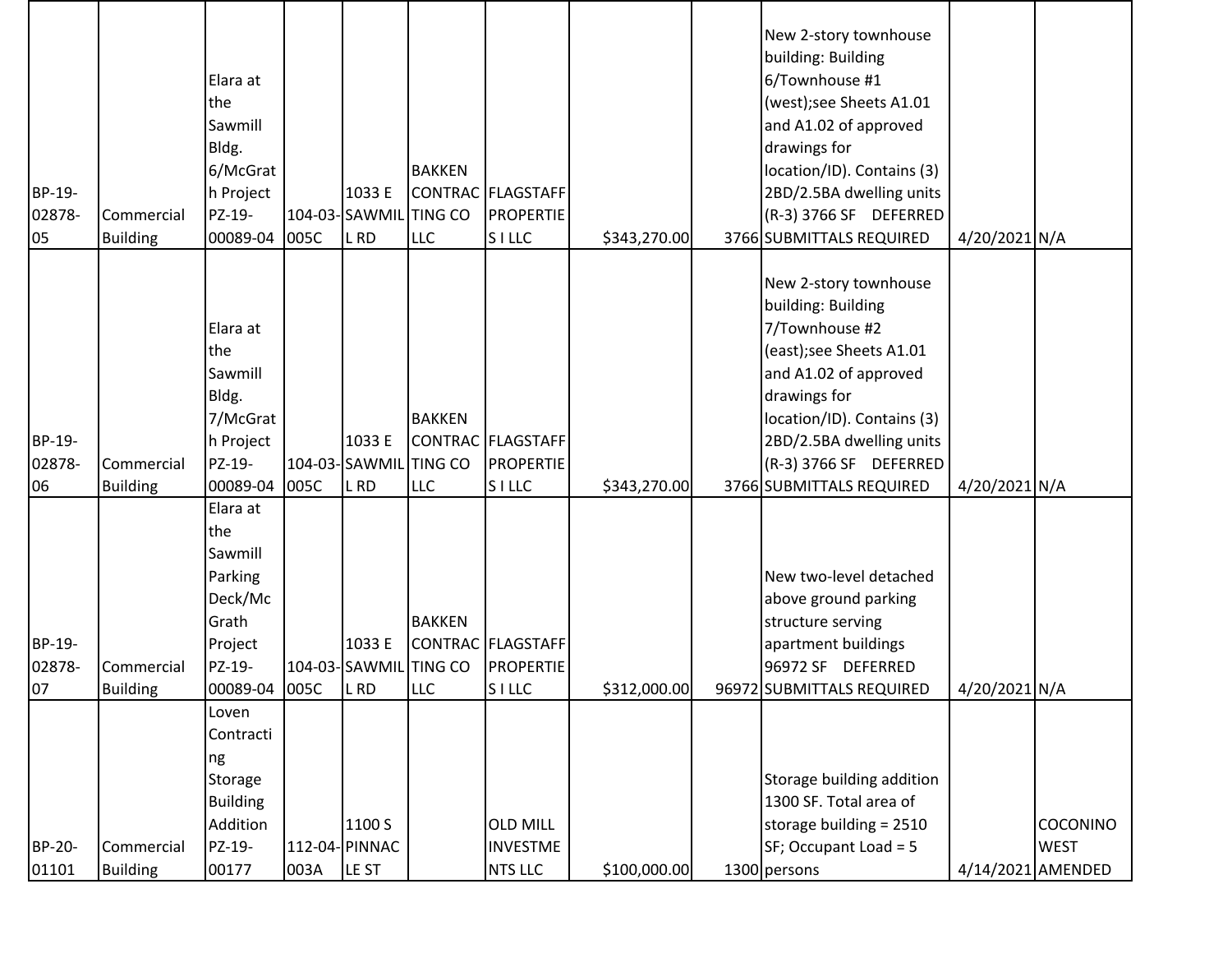| BP-21-<br>00661        | Commercial<br><b>Building</b>                                                               | City<br>Courthou<br>se Art<br>Installatio   100-10-CHERRY<br>n                                  | 009B | 101 W<br><b>AVE</b>                 | Magnum<br>ural                                | Architect   FLAGSTAFF<br><b>CITY OF</b>              | \$6,000.00   | Install building mounted<br>public art installation -<br>east side/Beaver St. side<br>of building per previously<br>approved plans.                                                                                                                                                     |                 | <b>FLAGSTAFF</b><br>4/1/2021 TOWNSITE  |
|------------------------|---------------------------------------------------------------------------------------------|-------------------------------------------------------------------------------------------------|------|-------------------------------------|-----------------------------------------------|------------------------------------------------------|--------------|-----------------------------------------------------------------------------------------------------------------------------------------------------------------------------------------------------------------------------------------------------------------------------------------|-----------------|----------------------------------------|
| BP-20-<br>00447-<br>03 | Commercial<br><b>Building Multi-Building</b><br>Family Over 3<br>Units                      | Miramont<br>e@<br>Ponderos<br>a Parkway<br>#1 PZ-17- 107-07- OSA<br>00227                       | 002E | 1650 E<br>PONDER NTE<br><b>PKWY</b> | <b>MIRAMO</b><br><b>ARIZONA</b><br><b>LLC</b> | <b>PONDERO</b><br><b>SA</b><br>PARKWAY<br><b>LLC</b> | \$965,000.00 | <b>Construction of Building</b><br>#1 (Model Plan PZ-17-<br>00227-07) 3-Story<br>apartment/condominium<br>building with 13 dwelling<br>units Even Level<br>15630 Buildings (1-4) = 15630 SF                                                                                             | 4/6/2021 N/A    |                                        |
| BP-20-<br>00447-<br>05 | Commercial<br><b>Building Multi-Building</b><br>Family Over 3 #2 PZ-17- 107-07-OSA<br>Units | Miramont<br>e $@$<br>Ponderos<br>a Parkway<br>00227                                             | 002E | 1650 E<br>PONDER NTE<br><b>PKWY</b> | <b>MIRAMO</b><br><b>ARIZONA</b><br><b>LLC</b> | <b>PONDERO</b><br><b>SA</b><br>PARKWAY<br><b>LLC</b> | \$965,000.00 | <b>Construction of Building</b><br>#2 (Model Plan PZ-17-<br>00227-07) 3-Story<br>apartment/condominium<br>building with 13 dwelling<br>units Even Level<br>15630 Buildings (1-4) = 15630 SF                                                                                             | 4/14/2021 N/A   |                                        |
| BP-20-<br>02247-<br>01 | Commercial<br><b>Building</b><br>Repair/Remo<br>del/TI                                      | <b>Best</b><br>Western<br>(formerly<br>Quality<br>Inn)<br>Remodel<br>and New<br>Entry<br>Canopy | 005G | 2000 S<br>RD                        | Verde<br>103-24-MILTON Contracti<br>ng Llc    | G & B<br><b>FLAGSTAFF</b><br><b>LLC</b>              | \$650,000.00 | Remodel of existing hotel<br>including new elevator<br>lobby reconfiguration<br>guest room interior<br>finishes plumbing<br>fixtures and HVAC<br>equipment. New exterior<br>accessible ramp<br>(south) and exterior<br>paint. New exterior steel<br>canopy at north entry<br>413 413 SF | $4/16/2021$ N/A |                                        |
| BP-21-<br>00237        | Commercial<br><b>Building</b><br>Repair/Remo<br>del/TI                                      | Josephine<br>'s Modern<br><b>Bistro</b><br><b>Deck</b>                                          | 001  | 503 N<br>100-03- HUMPH LINE         | <b>REYS ST BUILDERS NTS LLC</b>               | STRAIGHT CORN COB<br><b>INVESTME</b>                 | \$38,000.00  | New 145-Sf covered entry<br>at south face of<br>structure.                                                                                                                                                                                                                              |                 | <b>FLAGSTAFF</b><br>4/27/2021 TOWNSITE |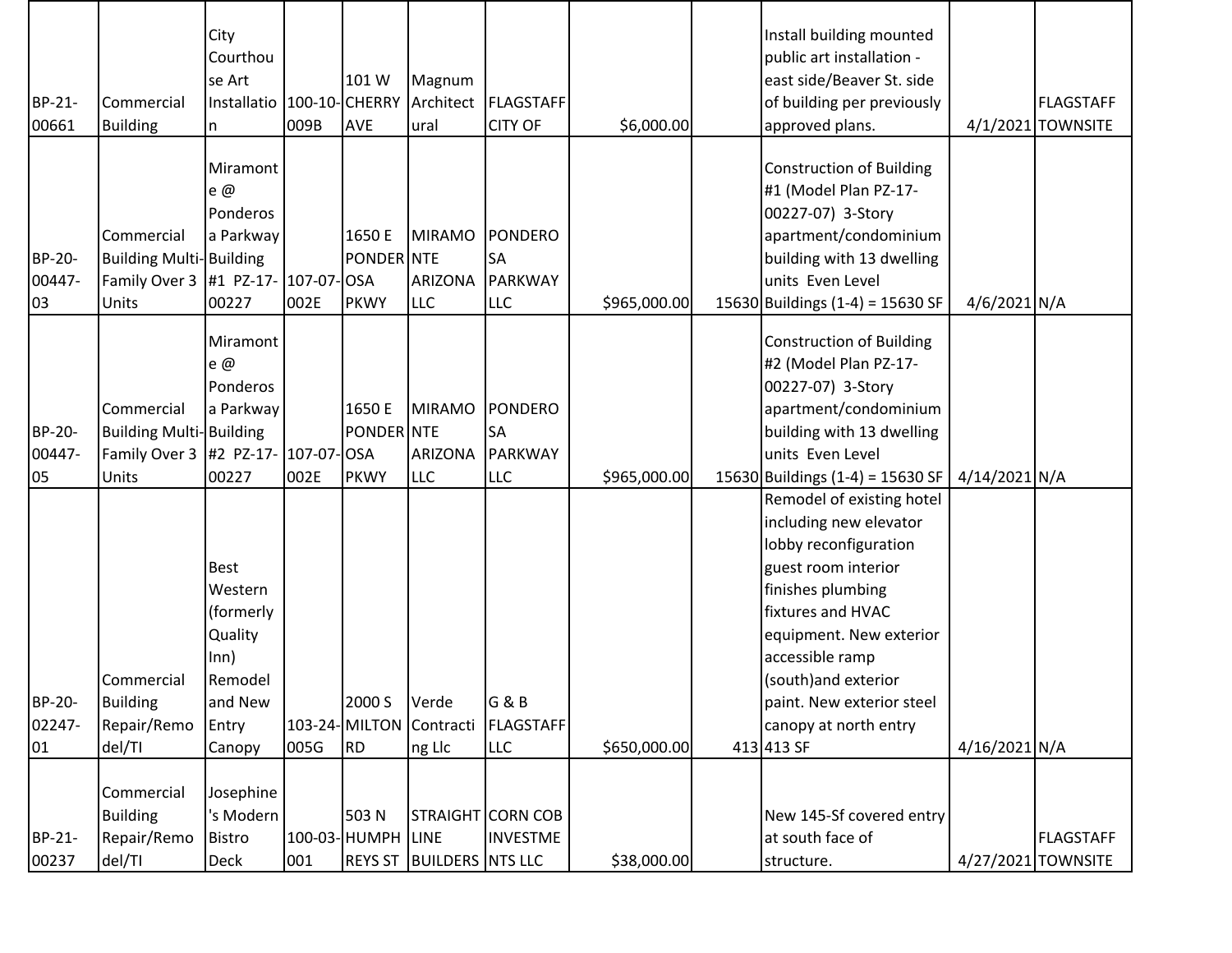|        |                 | Northern        |               |                        |                        |                                    |             |                                                |                  |                  |
|--------|-----------------|-----------------|---------------|------------------------|------------------------|------------------------------------|-------------|------------------------------------------------|------------------|------------------|
|        | Commercial      | AZ<br>Healthcar |               |                        |                        |                                    |             | Installation of (4) level 2                    |                  |                  |
|        |                 | e EV            |               | 1200 N                 |                        | <b>FLAGSTAFF</b><br><b>MEDICAL</b> |             |                                                |                  |                  |
| BP-21- | <b>Building</b> |                 |               | 101-01-BEAVER Electric | Harmon                 | <b>CENTER</b>                      |             | charging ports (1)<br>transformer and (1) 200A |                  |                  |
|        | Repair/Remo     | Charging        |               |                        |                        |                                    |             |                                                |                  |                  |
| 00505  | del/TI          | <b>Stations</b> | 013C          | <b>ST</b>              | Inc.                   | <b>INC</b>                         | \$60,000.00 | metered SES                                    | 4/2/2021 N/A     |                  |
|        |                 |                 |               |                        |                        |                                    |             | <b>Commercial Tennant</b>                      |                  |                  |
|        |                 |                 |               |                        |                        |                                    |             | Improvement to include                         |                  |                  |
|        |                 |                 |               |                        |                        |                                    |             | remodel and                                    |                  |                  |
|        |                 |                 |               |                        |                        |                                    |             | reconfiguration of 2-                          |                  |                  |
|        |                 |                 |               |                        |                        |                                    |             |                                                |                  |                  |
|        |                 |                 |               |                        |                        |                                    |             | suites (700 & 750) 2386-                       |                  |                  |
|        |                 |                 |               |                        |                        |                                    |             | SF Total. 1-Existing<br>Restroom with 1-       |                  |                  |
|        |                 |                 |               | 2619 S                 |                        |                                    |             |                                                |                  |                  |
|        |                 |                 |               |                        |                        |                                    |             | Proposed restroom                              |                  |                  |
|        | Commercial      |                 |               | <b>WOODL</b>           |                        | <b>WOODLAN</b>                     |             | congregate work area                           |                  |                  |
|        |                 | Footewor        |               | <b>ANDS</b>            |                        |                                    |             | with private offices along                     |                  |                  |
|        | <b>Building</b> | ks Tenant       |               |                        | VILLAGE STRAIGHT D     |                                    |             | exterior. Occupant                             |                  | <b>WOODLAND</b>  |
| BP-21- | Repair/Remo     | Improve         | 112-29-BLVD   |                        | <b>LINE</b>            | <b>MEADOW</b>                      |             | load=24-occupants (one                         |                  | S VILLAGE        |
| 00524  | del/TI          | ment            | 021E          |                        | STE 700 BUILDERS S LLC |                                    | \$60,000.00 | exit required).                                | 4/16/2021 UNIT 3 |                  |
|        |                 |                 |               |                        |                        |                                    |             | Partial interior                               |                  |                  |
|        |                 |                 |               |                        |                        |                                    |             | demolition and remodel                         |                  |                  |
|        |                 |                 |               |                        |                        |                                    |             |                                                |                  |                  |
|        |                 |                 |               |                        |                        |                                    |             | approx. 244 SF to add<br>conference room and   |                  |                  |
|        |                 |                 |               |                        | <b>BLUESTO</b>         |                                    |             | minor electrical work at                       |                  |                  |
|        |                 |                 |               |                        | <b>NE</b>              |                                    |             | existing offices.                              |                  |                  |
|        |                 |                 |               |                        | <b>DESIGN</b>          |                                    |             | Installation of mop sink                       |                  |                  |
|        | Commercial      |                 |               |                        | <b>AND</b>             | PLAZA                              |             | with sediment trap.                            |                  |                  |
|        | <b>Building</b> | <b>SWCA</b>     |               | 1645 S                 | <b>CONSTRU</b> WAY     |                                    |             | Overall tenant space                           |                  | <b>WOODLAND</b>  |
| BP-21- | Repair/Remo     | Interior        | 112-24- PLAZA |                        | <b>CTION</b>           | <b>DEVELOP</b>                     |             | approx. 3166 SF                                |                  | <b>S VILLAGE</b> |
| 00559  | del/TI          | Remodel         | 007           | <b>WAY</b>             | LLC                    | <b>MENT LLC</b>                    | \$17,000.00 | Occupant load = 15                             | 4/2/2021 UNIT 1  |                  |
|        |                 |                 |               |                        |                        |                                    |             |                                                |                  |                  |
|        |                 | Coconino        |               |                        |                        |                                    |             |                                                |                  |                  |
|        |                 | County          |               |                        |                        |                                    |             |                                                |                  |                  |
|        | Commercial      | Public          |               |                        |                        |                                    |             | Installation of (4) level 2                    |                  |                  |
|        | <b>Building</b> | Works EV        |               | 5600 E                 | Harmon                 |                                    |             | charging ports (1)                             |                  |                  |
| BP-21- | Repair/Remo     | Charging        |               | 113-10-COMME Electric  |                        | <b>COCONIN</b>                     |             | transformer and (1) 200A                       |                  |                  |
| 00620  | del/TI          | <b>Stations</b> | 003           | RCE AVE Inc.           |                        | O COUNTY                           | \$60,000.00 | metered SES                                    | 4/2/2021 N/A     |                  |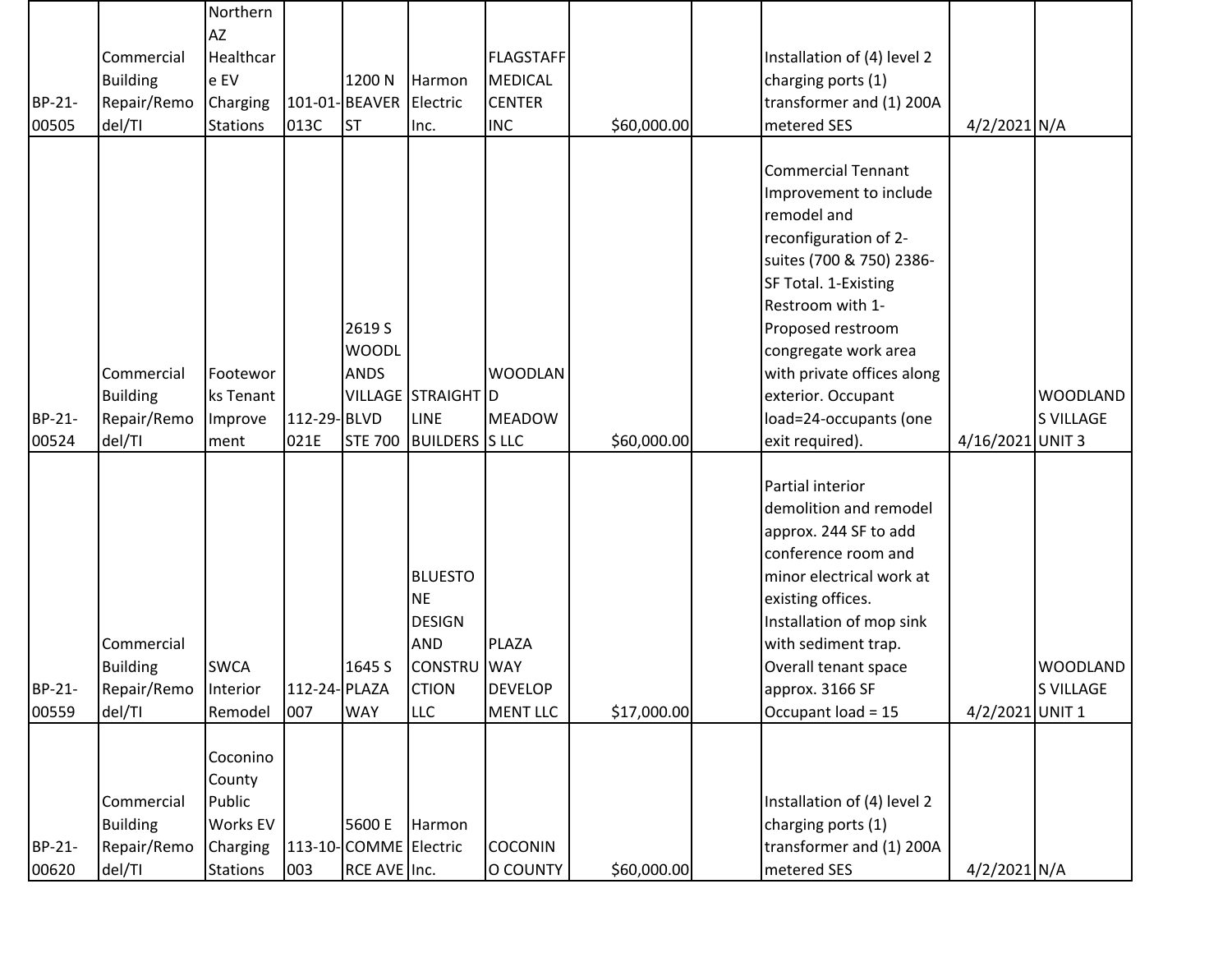|              |                             |                                  |      |                                 | <b>BLACK</b>            |                                               |             |                                        |                  |                   |
|--------------|-----------------------------|----------------------------------|------|---------------------------------|-------------------------|-----------------------------------------------|-------------|----------------------------------------|------------------|-------------------|
|              | Commercial                  | <b>NARBHA</b>                    |      |                                 | <b>DIAMON</b>           | <b>WELL</b>                                   |             |                                        |                  |                   |
|              | <b>Building</b>             | Window                           |      | 4240 E                          | ID                      | <b>NORTH</b>                                  |             |                                        |                  |                   |
| BP-21-       | Repair/Remo                 | Replacem   113-26- ROUTE         |      |                                 | <b>CARPENT</b>          | <b>COMMUNI</b>                                |             | <b>Exterior window</b>                 |                  |                   |
| 00622        | del/TI                      | ent                              | 002  | 66                              | <b>RY</b>               | <b>TIES LLC</b>                               | \$4,000.00  | replacement .29 u-factor.              | 4/12/2021 N/A    |                   |
|              |                             |                                  |      |                                 |                         |                                               |             |                                        |                  |                   |
|              |                             | <b>Best</b>                      |      |                                 |                         |                                               |             | Footing and above-                     |                  |                   |
|              |                             | Western                          |      |                                 |                         |                                               |             | ground stem removal                    |                  |                   |
|              | Commercial                  | Hotel                            |      |                                 |                         | <b>CATALINA</b>                               |             | and replacement for four               |                  |                   |
|              | <b>Building</b>             | Partial                          |      | 3030 E                          | <b>LOVEN</b>            | <b>INVESTME</b>                               |             | columns/beams at A-                    |                  |                   |
| BP-21-       | Repair/Remo                 | Foundatio 108-08-ROUTE           |      |                                 | <b>CONTRAC</b> NT &     |                                               |             | frame portion of building              |                  |                   |
| 00633        | del/TI                      | n Repair                         | 004  | 66                              | <b>TING INC</b>         | <b>TRUST LP</b>                               | \$52,800.00 | on east side of site.                  | $4/1/2021$ N/A   |                   |
|              |                             |                                  |      | 1490 S                          |                         |                                               |             |                                        |                  |                   |
|              | Commercial                  |                                  |      | <b>RIORDA</b>                   |                         |                                               |             | Tenant Improvement to                  |                  |                   |
|              | <b>Building</b>             |                                  |      | N                               | <b>RT</b>               | LNN                                           |             | include remodel of                     |                  |                   |
| BP-21-       | Repair/Remo                 | Mountain   103-19- RANCH         |      |                                 |                         | <b>BUILDERS ENTERPRIS</b>                     |             | existing 3229-SF Suite                 |                  |                   |
| 00675        | del/TI                      | Spirits TI                       | 001W | <b>ST</b>                       | <b>LLC</b>              | <b>ES INC</b>                                 | \$75,000.00 | into new liquor store.                 | 4/23/2021 N/A    |                   |
|              |                             |                                  |      |                                 |                         | <b>FLAGSTAFF</b>                              |             |                                        |                  |                   |
|              | Commercial                  |                                  |      |                                 |                         | <b>FAMILY</b>                                 |             |                                        |                  |                   |
|              | <b>Building</b>             | Foodbank                         |      | 1903 N                          | B <sub>3</sub>          | <b>FOOD</b>                                   |             | Remodel existing                       |                  | SUNNYSIDE         |
| BP-21-       | Repair/Remo                 | Bathroom   107-03-SECOND CONSTRU |      |                                 |                         | <b>CENTER</b>                                 |             | restrooms (180-SF) to be               |                  | <b>ADD BLOCKS</b> |
| 00684        | del/TI                      | Remodel                          | 078  | <b>ST</b>                       | <b>CTION</b>            | <b>INC</b>                                    | \$18,500.00 | ADA compliant.                         | 4/7/2021 15-22   |                   |
|              |                             |                                  |      |                                 |                         |                                               |             |                                        |                  |                   |
|              |                             |                                  |      |                                 |                         | <b>COCONIN</b>                                |             | Approx. 248 LF of steel                |                  |                   |
|              | Residential                 |                                  |      |                                 |                         | O RIDGE                                       |             | and wire mesh fence to                 |                  | COCONINO          |
|              | <b>Building</b>             |                                  |      | 2380 S                          | Eagar                   | <b>AT PINE</b>                                |             | be constructed on private              |                  | <b>RIDGE AT</b>   |
| BP-20-       | Repair/Remo                 |                                  |      | 105-22- PINYON                  | Welding                 | <b>CANYON</b>                                 |             | property. Existing mock-               |                  | <b>PINE</b>       |
| 01351        | del/Addition                | <b>Elk Fence</b>                 | 089  | <b>JAY DR</b>                   | <b>LLC</b>              | <b>LLC</b>                                    | \$5,000.00  | up fence to be removed.                | 4/13/2021 CANYON |                   |
|              |                             |                                  |      |                                 |                         |                                               |             |                                        |                  |                   |
|              | Residential                 |                                  |      |                                 |                         | <b>TLC PC</b>                                 |             | Approx. 131.5 LF of steel              |                  | COCONINO          |
| BP-20-       | <b>Building</b>             |                                  |      | 2405 S                          | Eagar                   | LAND                                          |             | and wire mesh fence to                 |                  | <b>RIDGE AT</b>   |
| 01351-       | Repair/Remo                 |                                  |      | 105-22- PINYON Welding          |                         | <b>INVESTOR</b>                               |             | be constructed on private              |                  | <b>PINE</b>       |
| 01           | del/Addition                | <b>Elk Fence</b>                 | 094  | <b>JAY DR</b>                   | <b>LLC</b>              | S LLC                                         | \$5,000.00  | property.                              | 4/13/2021 CANYON |                   |
|              |                             |                                  |      |                                 |                         | COCONIN                                       |             |                                        |                  |                   |
|              | Residential                 |                                  |      |                                 |                         | O RIDGE                                       |             | Approx. 207 LF of steel                |                  | COCONINO          |
| BP-20-       | <b>Building</b>             |                                  |      | 2380 S                          |                         |                                               |             | and wire mesh fence to                 |                  | <b>RIDGE AT</b>   |
|              |                             |                                  |      |                                 |                         |                                               |             |                                        |                  |                   |
|              |                             |                                  |      |                                 |                         |                                               |             |                                        |                  |                   |
| 01351-<br>02 | Repair/Remo<br>del/Addition | <b>Elk Fence</b>                 | 089  | 105-22- PINYON<br><b>JAY DR</b> | Eagar<br>Welding<br>LLC | <b>AT PINE</b><br><b>CANYON</b><br><b>LLC</b> | \$5,000.00  | be constructed on private<br>property. | 4/13/2021 CANYON | <b>PINE</b>       |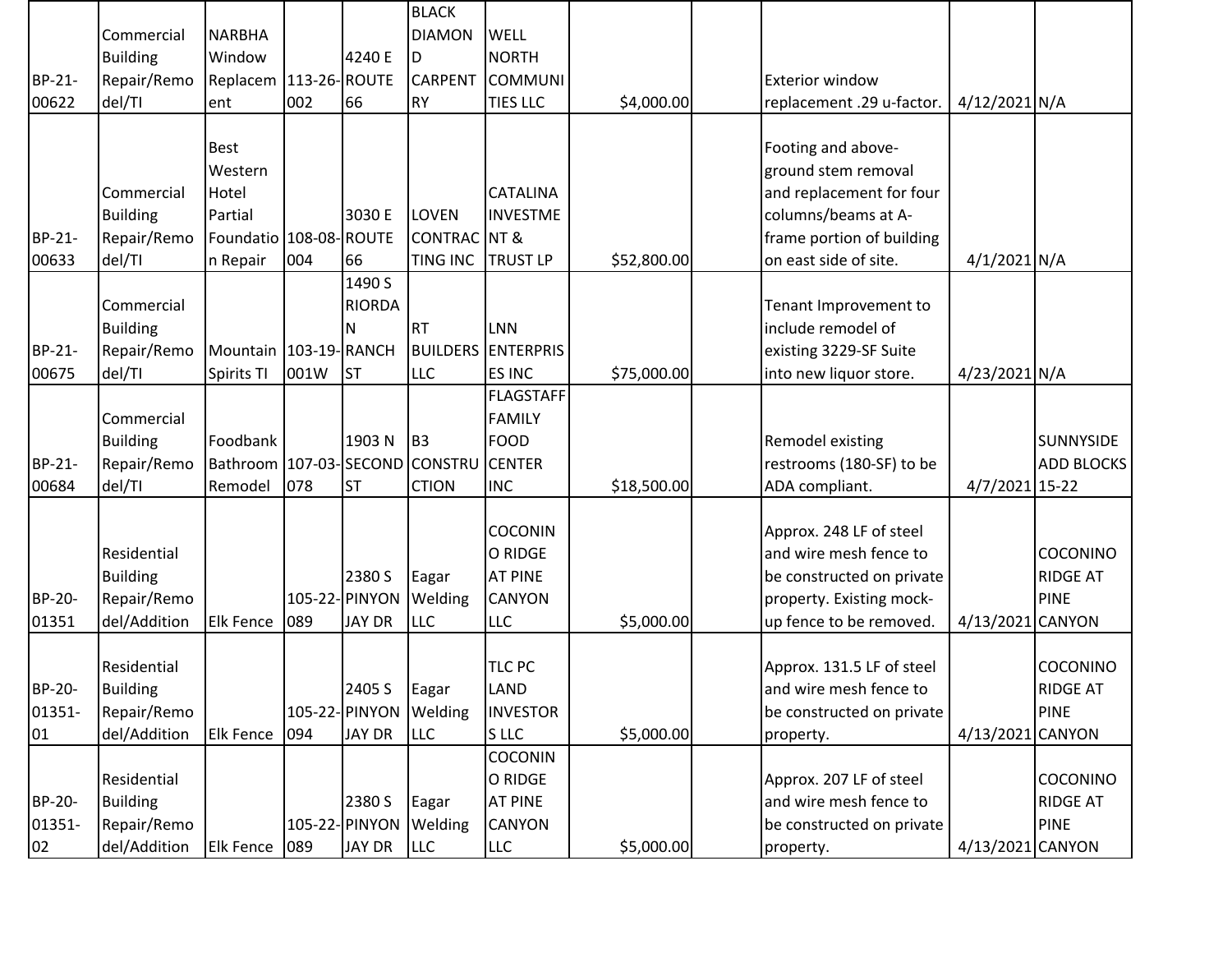|        |                 |                                   |     |                |                  | <b>COCONIN</b>     |              |                           |                  |                   |
|--------|-----------------|-----------------------------------|-----|----------------|------------------|--------------------|--------------|---------------------------|------------------|-------------------|
|        | Residential     |                                   |     |                |                  | O RIDGE            |              | Approx. 189 LF of steel   |                  | COCONINO          |
| BP-20- | <b>Building</b> |                                   |     | 2380 S         | Eagar            | <b>AT PINE</b>     |              | and wire mesh fence to    |                  | <b>RIDGE AT</b>   |
| 01351- | Repair/Remo     |                                   |     | 105-22- PINYON | Welding          | <b>CANYON</b>      |              | be constructed on private |                  | <b>PINE</b>       |
| 03     | del/Addition    | <b>Elk Fence</b>                  | 089 | <b>JAY DR</b>  | <b>LLC</b>       | <b>LLC</b>         | \$5,000.00   | property.                 | 4/13/2021 CANYON |                   |
|        |                 |                                   |     |                | Arizona          | <b>BEHNAM</b>      |              |                           |                  |                   |
|        | Residential     |                                   |     |                | Residenti        | <b>DARIUS</b>      |              |                           |                  |                   |
|        | <b>Building</b> |                                   |     | 213N           | al &             | <b>TRUST</b>       |              |                           |                  |                   |
| BP-20- | Repair/Remo     | Benham                            |     | 100-11-KENDRI  |                  | Commerc DTD 03-22- |              | Replace 15 windows like   |                  | <b>FLAGSTAFF</b>  |
| 02497  | del/Addition    | Windows                           | 012 | <b>CK ST</b>   | ial              | 04                 | \$8,230.00   | for like                  |                  | 4/1/2021 TOWNSITE |
|        |                 |                                   |     |                |                  |                    |              |                           |                  |                   |
|        |                 | <b>Blume</b>                      |     | 2437 S         |                  |                    |              | Remodel/addition of       |                  | <b>BOULDER</b>    |
|        | Residential     | Master                            |     | <b>HIGHLA</b>  |                  | <b>BLUME</b>       |              | master suite and kitchen  |                  | POINTE AT         |
|        | <b>Building</b> | Bedroom                           |     | <b>ND</b>      |                  | <b>TIMOTHY</b>     |              | with small added deck.    |                  | <b>WOODLAND</b>   |
| BP-21- | Repair/Remo     | Remodel/ 112-52-MESA              |     |                | Smith            | & IRENE            |              | Remodel area 689sqft      |                  | <b>S VILLAGE</b>  |
| 00262  | del/Addition    | Addition                          | 021 | <b>RD</b>      | <b>Build LLC</b> | <b>SANCHEZ</b>     | \$75,000.00  | deck 68sqft               | 4/20/2021 UNIT 6 |                   |
|        |                 |                                   |     |                | Arizona          |                    |              |                           |                  |                   |
|        | Residential     |                                   |     |                | Residenti        |                    |              |                           |                  |                   |
|        | <b>Building</b> |                                   |     | 1390 E         | al &             | GOSS               |              |                           |                  |                   |
| BP-21- | Repair/Remo     | Goss                              |     | 104-18-SUNDR   | Commerc DAVID &  |                    |              | Replace one window .29    |                  | <b>PINE KNOLL</b> |
| 00365  | del/Addition    | Windows                           | 047 | OP LN          | ial              | <b>MEGAN</b>       | \$500.00     | u-factor                  | 4/1/2021 VILLAGE |                   |
|        |                 |                                   |     |                |                  |                    |              |                           |                  |                   |
|        |                 |                                   |     |                | <b>BLACK</b>     | <b>CARTER</b>      |              |                           |                  | <b>CONTINENT</b>  |
|        | Residential     |                                   |     |                | <b>DIAMON</b>    | <b>CHILDREN</b>    |              | Interior remodel replace  |                  | AL COUNTRY        |
| BP-21- | <b>Building</b> |                                   |     | 5241 E         | D                | <b>TRUST</b>       |              | some windows/doors        |                  | <b>CLUB</b>       |
| 00379- | Repair/Remo     | Carter                            |     | 114-09- HICKOR | <b>CARPENT</b>   | DTD 02-15-         |              | expand deck appx          |                  | <b>ESTATES</b>    |
| 01     | del/Addition    | Remodel                           | 177 | Y DR           | <b>RY</b>        | 12                 | \$150,000.00 | 525sqft                   | 4/9/2021 UNIT 1  |                   |
|        |                 |                                   |     | 1838 W         |                  |                    |              |                           |                  |                   |
|        | Residential     |                                   |     | <b>UNIVER</b>  |                  | <b>MAGEARY</b>     |              | Foundation repair to      |                  |                   |
|        | <b>Building</b> | Mageary                           |     | <b>SITY</b>    |                  | JAMES I &          |              | existing residence by     |                  | <b>UNIVERSITY</b> |
| BP-21- | Repair/Remo     | Foundatio 112-37- HEIGHT Straight |     |                |                  | <b>JENNIFER</b>    |              | installation of helical   |                  | <b>HIGHLANDS</b>  |
| 00485  | del/Addition    | In Repair                         | 017 | S DR S         | Line Pier        | lG                 | \$11,175.00  | pilings                   | 4/16/2021 UNIT 4 |                   |
|        |                 |                                   |     |                |                  |                    |              |                           |                  |                   |
|        |                 |                                   |     |                |                  | Complete GARRISON  |              |                           |                  |                   |
|        |                 |                                   |     |                | Construct FAMILY |                    |              |                           |                  |                   |
|        | Residential     |                                   |     |                | ion and          | <b>LIVING</b>      |              |                           |                  |                   |
|        | <b>Building</b> |                                   |     | 3909 E         | Home             | <b>TRUST</b>       |              | Convert 1/2 to laundry    |                  |                   |
| BP-21- | Repair/Remo     | Garrison                          |     | 107-18-RANGE   | Restorati        | DTD 07-22-         |              | room and existing entry   |                  |                   |
| 00493  | del/Addition    | Remodel                           | 057 | <b>LN</b>      | on LLC           | 10                 | \$30,000.00  | way to 1/2 bath           |                  | 4/5/2021 FOXGLENN |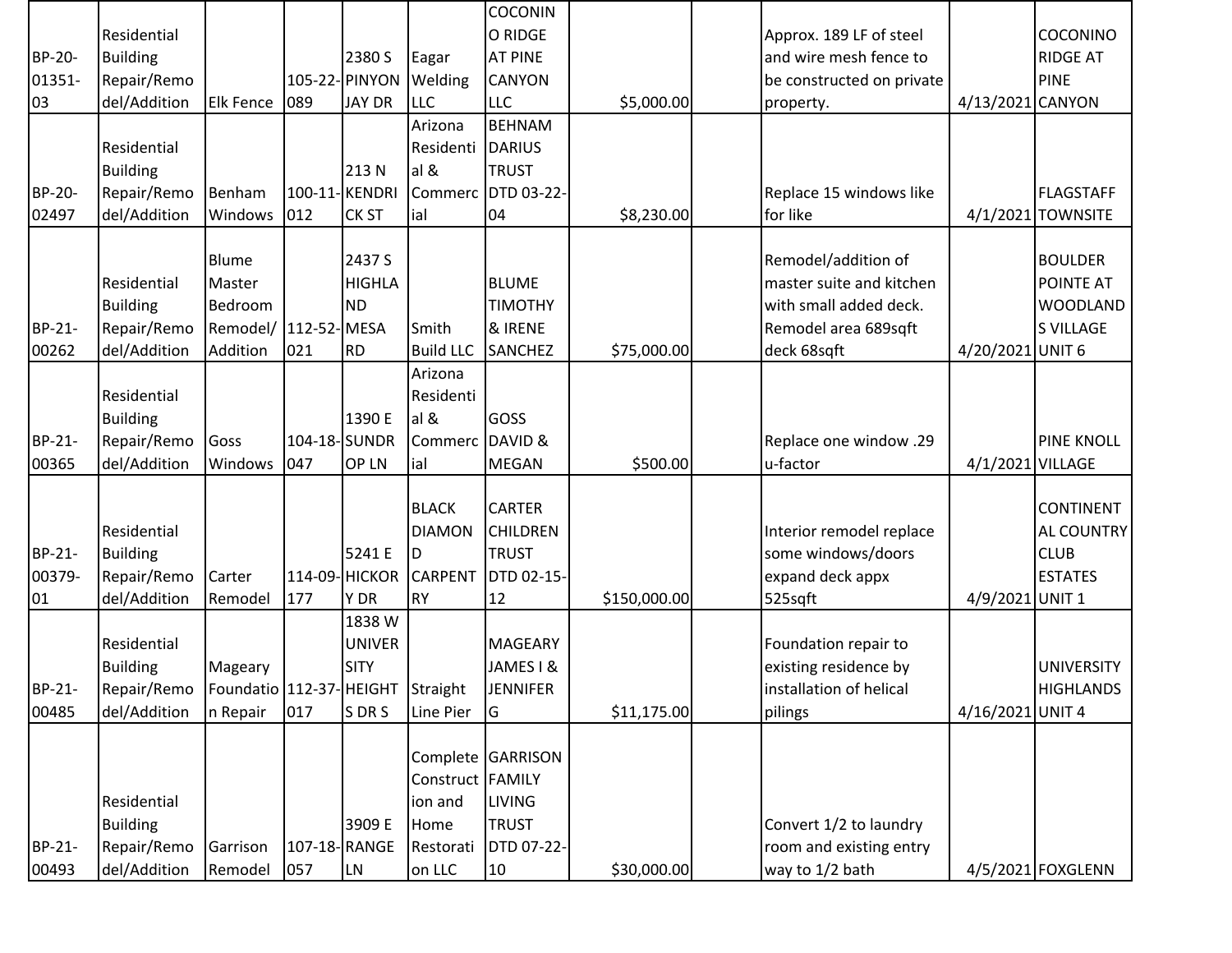|        | Residential                    |                           |     |                      |                               |                                                |              |                            |                    |                    |
|--------|--------------------------------|---------------------------|-----|----------------------|-------------------------------|------------------------------------------------|--------------|----------------------------|--------------------|--------------------|
|        | <b>Building</b>                |                           |     | 817W                 |                               |                                                |              | Retrofit windows on east   |                    |                    |
| BP-21- | Repair/Remo                    | Newberry 100-25-SANTA     |     |                      | <b>OWNER</b>                  | <b>NEWBERR</b>                                 |              | and south side of house    |                    | <b>FLAGSTAFF</b>   |
| 00495  | del/Addition                   | Windows                   | 001 | FE AVE               | <b>BUILDER</b>                | <b>Y JAMES E</b>                               | \$5,200.00   | 9 windows .29 U-factor.    |                    | 4/12/2021 TOWNSITE |
|        |                                |                           |     |                      |                               |                                                |              |                            |                    |                    |
|        | Residential                    |                           |     |                      |                               |                                                |              |                            |                    |                    |
|        | <b>Building</b>                |                           |     | 3513N                | Hooker                        |                                                |              |                            |                    |                    |
| BP-21- | Repair/Remo                    | McCain                    |     |                      | 108-02-WAYMA Construct MCCAIN |                                                |              | Convert garage to livable  |                    | <b>GREENLAW</b>    |
| 00507  | del/Addition                   | Remodel                   | 102 | N <sub>ST</sub>      | ion                           | <b>FRANK</b>                                   | \$27,000.00  | space appx 3442sqft        |                    | 4/9/2021 ESTATES 7 |
|        |                                |                           |     |                      |                               |                                                |              | Residential                |                    |                    |
|        |                                |                           |     |                      |                               |                                                |              | Remodel/Addition: 234-     |                    |                    |
|        |                                |                           |     |                      |                               |                                                |              | SF Covered porch at rear   |                    |                    |
|        |                                |                           |     |                      |                               | <b>DIERKER</b>                                 |              | of dwelling; 40-SF         |                    |                    |
|        | Residential                    |                           |     |                      |                               | <b>ALIDA C</b>                                 |              | uncovered porch at front   |                    | <b>MOUNT</b>       |
|        | <b>Building</b>                |                           |     | 808N                 |                               | <b>TRUST</b>                                   |              | entry; 312-SF Carport      |                    | <b>ELDEN</b>       |
| BP-21- | Repair/Remo                    | Woodnick   101-04- BEAVER |     |                      | Relic                         | DTD 04-30-                                     |              | addition; 132-SF livable   |                    | <b>HEIGHTS</b>     |
| 00509  | del/Addition                   | Remodel                   | 018 | <b>ST</b>            | <b>Builders</b>               | 20                                             | \$120,000.00 | 132 addition.              | 4/15/2021 ADDITION |                    |
|        |                                |                           |     | 1740 W               |                               |                                                |              |                            |                    |                    |
|        | Residential                    |                           |     | <b>UNIVER</b>        |                               |                                                |              |                            |                    |                    |
|        | <b>Building</b>                | Valdivia                  |     | SITY                 |                               |                                                |              | Foundation repair: Install |                    | <b>UNIVERSITY</b>  |
| BP-21- | Repair/Remo                    | Foundatio 112-26- HEIGHT  |     |                      | Straight                      | <b>VALDIVIA</b>                                |              | Helical Piers at 7         |                    | <b>HIGHLANDS</b>   |
| 00517  | del/Addition                   | n Repair                  | 010 | S DR N               | Line Pier                     | <b>CARRIE</b>                                  | \$7,700.00   | locations.                 | 4/16/2021 UNIT 2   |                    |
|        |                                |                           |     |                      |                               |                                                |              |                            |                    |                    |
|        | Residential                    |                           |     | 300 E                |                               |                                                |              |                            |                    | <b>BOW AND</b>     |
| BP-21- | <b>Building</b><br>Repair/Remo | Chamoff                   |     | 105-01- PAPAGO OWNER |                               | Breanna                                        |              | Enclosing carport and      |                    | <b>ARROW</b>       |
| 00536  | del/Addition                   | Remodel                   | 009 | DR                   | <b>BUILDER</b>                | Chamoff                                        | \$5,000.00   | 308 adding mudroom         | 4/20/2021 ACRES    |                    |
|        |                                |                           |     |                      |                               |                                                |              |                            |                    |                    |
|        |                                |                           |     |                      | <b>SOUTHW</b>                 |                                                |              |                            |                    |                    |
|        | Residential                    |                           |     |                      | <b>EST</b>                    |                                                |              |                            |                    |                    |
|        | <b>Building</b>                |                           |     | 5100 E               | <b>WINDOW</b>                 |                                                |              | Replace two windows like   |                    |                    |
| BP-21- | Repair/Remo                    |                           |     |                      |                               | Liebowitz   117-18- BLUEJAY S & DOOR LIEBOWITZ |              | for like .30 or less u-    |                    |                    |
| 00585  | del/Addition                   | Windows                   | 130 | <b>LN</b>            | <b>LLC</b>                    | <b>LARRY M</b>                                 | \$4,689.00   | factor                     |                    | 4/16/2021 SUNRIDGE |
|        |                                |                           |     |                      |                               |                                                |              |                            |                    |                    |
|        |                                |                           |     |                      | <b>HIGHWO</b>                 |                                                |              |                            |                    |                    |
|        |                                |                           |     |                      | OD                            | <b>GIBBS</b>                                   |              |                            |                    |                    |
|        | Residential                    | Gibbs                     |     |                      | CONSTRU LIVING                |                                                |              |                            |                    | <b>PONDEROSA</b>   |
|        | <b>Building</b>                | <b>Deck</b>               |     | 1192 W               | <b>CTION &amp;</b>            | <b>TRUST</b>                                   |              |                            |                    | <b>TRAILS</b>      |
| BP-21- | Repair/Remo                    | Expansio                  |     | 112-51-LIL BEN       |                               | REMODEL DTD 04-10-                             |              | expand existing deck.      |                    | UNITS 3A 3B        |
| 00591  | del/Addition                   | n                         | 052 | <b>TRL</b>           | <b>ING</b>                    | 08                                             | \$25,000.00  | Appx 207sqft work area.    | 4/12/20213C        |                    |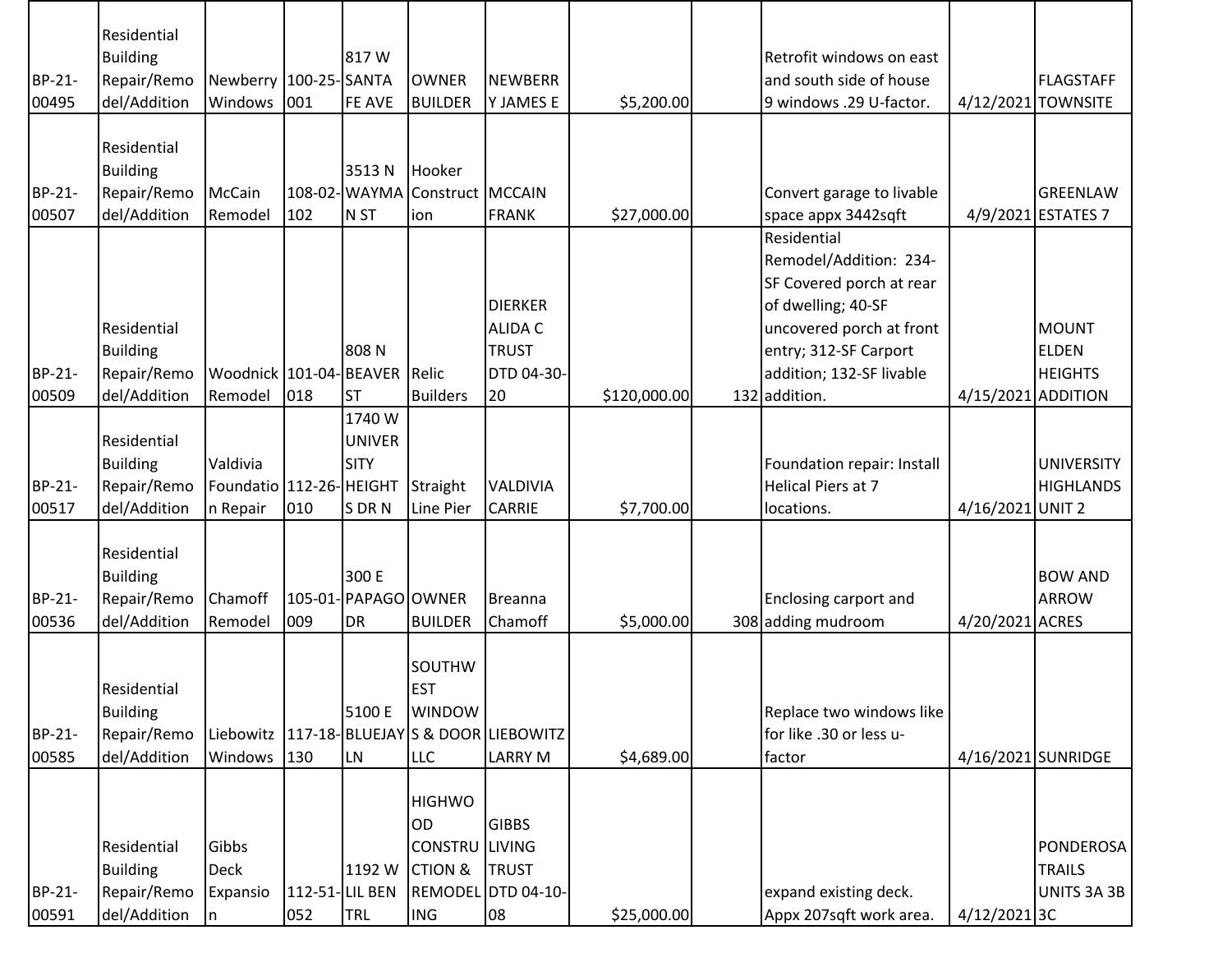|               |                 |                                    |             |                |                                  | <b>MCCONNE</b>             |             |                                   |              |                      |
|---------------|-----------------|------------------------------------|-------------|----------------|----------------------------------|----------------------------|-------------|-----------------------------------|--------------|----------------------|
|               |                 |                                    |             |                |                                  | <b>LL</b>                  |             |                                   |              |                      |
|               |                 |                                    |             |                |                                  | <b>NORMAN</b>              |             |                                   |              |                      |
|               |                 |                                    |             |                | <b>MOUNTA PIH &amp;</b>          |                            |             |                                   |              |                      |
|               | Residential     |                                    |             | 811W           | IN.                              | <b>KATHLEEN</b>            |             |                                   |              | CHAUTAQU             |
|               | <b>Building</b> | McConnel                           |             | <b>CHERRY</b>  | <b>COUNTRY TRUST</b>             |                            |             |                                   |              |                      |
| BP-21-        | Repair/Remo     |                                    | 100-47- AVE |                |                                  | <b>BUILDERS DTD 05-12-</b> |             | Replace 11 windows like           |              | <b>TOWNHOM</b>       |
| 00610         | del/Addition    | Windows 010                        |             | UNIT 10 INC    |                                  | 17                         | \$15,830.00 | for like .29 U-factor.            | 4/13/2021 ES |                      |
|               |                 |                                    |             |                |                                  |                            |             |                                   |              |                      |
|               |                 |                                    |             |                | <b>SOUTHW</b>                    |                            |             |                                   |              |                      |
|               | Residential     |                                    |             | 2531N          | <b>EST</b>                       |                            |             |                                   |              |                      |
|               | <b>Building</b> |                                    |             | WALNU          | <b>WINDOW DAVIS</b>              |                            |             |                                   |              |                      |
| BP-21-        | Repair/Remo     | Davis                              |             |                | 117-27- T CREEK S & DOOR KELLY & |                            |             | Replace one patio door            |              | <b>WALNUT</b>        |
| 00621         | del/Addition    | Door                               | 049         | DR             | <b>LLC</b>                       | <b>NANCY</b>               | \$5,421.00  | like for like .29 u-factor.       |              | 4/5/2021 MEADOWS     |
|               |                 |                                    |             |                |                                  |                            |             |                                   |              |                      |
|               | Residential     |                                    |             |                |                                  |                            |             |                                   |              |                      |
|               | <b>Building</b> |                                    |             |                | Home                             | <b>SWEET</b>               |             |                                   |              | <b>MOUNT</b>         |
| BP-21-        | Repair/Remo     | Sweet                              | 110-04-515W |                | Depot                            | <b>TIMOTHY</b>             |             | Install 8 retrofit windows        |              | <b>ELDEN PARK</b>    |
| 00637         | del/Addition    | Windows                            | 054A        | <b>FIR AVE</b> | <b>USA</b>                       | P                          | \$11,707.00 | .30 u-factor                      |              | 4/5/2021 AMENDED     |
|               |                 |                                    |             |                |                                  |                            |             |                                   |              |                      |
|               |                 |                                    |             |                |                                  | ZIMMERM                    |             |                                   |              |                      |
|               |                 |                                    |             |                |                                  | <b>AN SUSAN</b>            |             |                                   |              |                      |
|               |                 |                                    |             | 2650N          | <b>TIMBER</b>                    | <b>RENEE</b>               |             |                                   |              |                      |
|               | Residential     | Zimmerm                            |             | VALLEY         | <b>PEAKS</b>                     | <b>LIVING</b>              |             |                                   |              |                      |
|               | <b>Building</b> | an                                 |             | <b>VIEW</b>    | <b>CONSTRU TRUST</b>             |                            |             |                                   |              |                      |
| BP-21-        | Repair/Remo     | Structural   117-37- RD UNIT CTION |             |                |                                  | DTD 11-02-                 |             | Emergency repair to<br>wood beams |              | <b>TANGLEWO</b>      |
| 00638         | del/Addition    | Repairs                            | 085         | 235            | <b>LLC</b>                       | 18                         | \$13,000.00 |                                   |              | 4/5/2021 OD VILLAS 1 |
|               |                 |                                    |             | 2650N          | <b>TIMBER</b>                    |                            |             |                                   |              |                      |
|               | Residential     | Frauenhei                          |             | VALLEY         | <b>PEAKS</b>                     | <b>FRAUENHE</b>            |             |                                   |              |                      |
|               | <b>Building</b> | m                                  |             | <b>VIEW</b>    | CONSTRU IM                       |                            |             |                                   |              |                      |
| <b>BP-21-</b> | Repair/Remo     | Structural 117-37-RD UNIT CTION    |             |                |                                  | <b>NORMAN</b>              |             | Emergency repair to               |              | <b>TANGLEWO</b>      |
| 00639         | del/Addition    | Repair                             | 086         | 236            | <b>LLC</b>                       | ${\sf R}$                  | \$13,000.00 | existing wood beams               |              | 4/5/2021 OD VILLAS 1 |
|               |                 |                                    |             |                |                                  |                            |             |                                   |              |                      |
|               |                 |                                    |             | 2650N          | <b>TIMBER</b>                    |                            |             |                                   |              |                      |
|               | Residential     |                                    |             | VALLEY         | <b>PEAKS</b>                     |                            |             |                                   |              |                      |
|               | <b>Building</b> | Mejia                              |             | <b>VIEW</b>    | <b>CONSTRU</b>                   |                            |             |                                   |              |                      |
| BP-21-        | Repair/Remo     | Structural 117-37-RD UNIT CTION    |             |                |                                  | <b>MEJIA</b>               |             | Emergency repairs to              |              | <b>TANGLEWO</b>      |
| 00640         | del/Addition    | Repairs                            | 089         | 239            | <b>LLC</b>                       | ANDREA                     | \$13,000.00 | existing wood beams               |              | 4/5/2021 OD VILLAS 1 |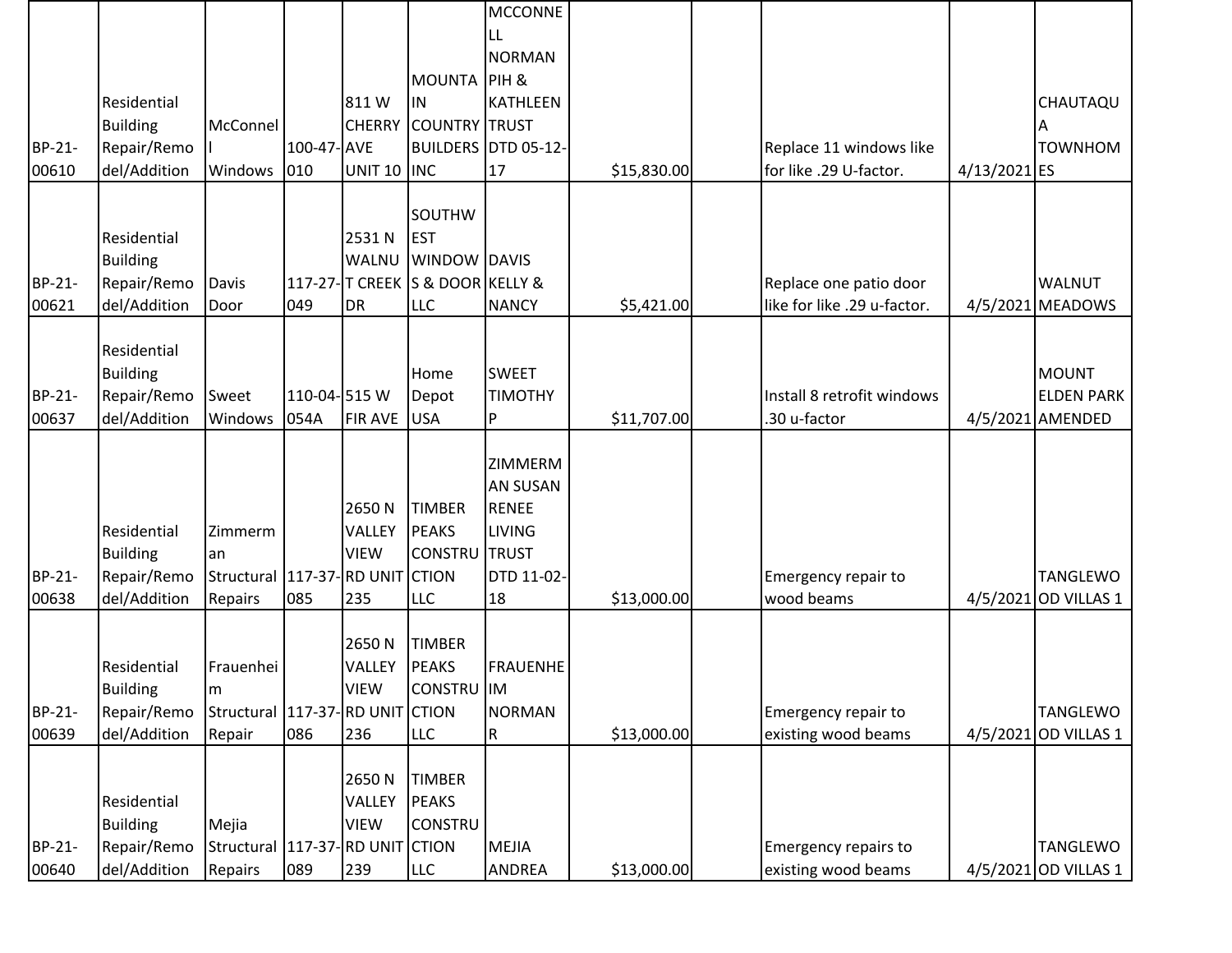| <b>TIMBER</b><br>2650N<br><b>PEAKS</b><br>Residential<br>VALLEY<br><b>Building</b><br><b>VIEW</b><br><b>CONSTRU HORN</b><br>Horn<br>Repair/Remo<br>117-37-RD UNIT CTION<br>BP-21-<br>Structural<br><b>KELLEY</b><br><b>TANGLEWO</b><br>emergency repair to<br>090<br>00641<br>del/Addition<br><b>LLC</b><br><b>ANN</b><br>\$13,000.00<br>existing wood beams<br>4/5/2021 OD VILLAS 1<br>240<br>Repairs<br><b>ARIZONA</b><br><b>MERKLI</b> |
|-------------------------------------------------------------------------------------------------------------------------------------------------------------------------------------------------------------------------------------------------------------------------------------------------------------------------------------------------------------------------------------------------------------------------------------------|
|                                                                                                                                                                                                                                                                                                                                                                                                                                           |
|                                                                                                                                                                                                                                                                                                                                                                                                                                           |
|                                                                                                                                                                                                                                                                                                                                                                                                                                           |
|                                                                                                                                                                                                                                                                                                                                                                                                                                           |
|                                                                                                                                                                                                                                                                                                                                                                                                                                           |
|                                                                                                                                                                                                                                                                                                                                                                                                                                           |
| FOUNDAT EDWARD<br>Residential                                                                                                                                                                                                                                                                                                                                                                                                             |
| Install push piers and<br><b>Building</b><br>1101W<br><b>ION</b><br>&<br>Tracey                                                                                                                                                                                                                                                                                                                                                           |
| BP-21-<br>Repair/Remo<br>Foundatio 112-12- ARDREY<br>SOLUTIO<br>smart jacks and or<br><b>MARTHA</b><br><b>UNIVERSITY</b>                                                                                                                                                                                                                                                                                                                  |
| del/Addition<br>025<br>4/7/2021 HEIGHTS<br>00647<br>n Piers<br><b>CIR</b><br><b>NS</b><br><b>TRUST</b><br>\$9,701.00<br>concentric piers                                                                                                                                                                                                                                                                                                  |
| Residential                                                                                                                                                                                                                                                                                                                                                                                                                               |
| <b>Building</b><br>Clark<br>11 E<br>Arizona<br><b>CLARK</b><br>Install helical piers to<br><b>STILLWOOD</b>                                                                                                                                                                                                                                                                                                                               |
| BP-21-<br>Foundatio 101-09- FINE<br><b>TOWNHOM</b><br>Repair/Remo<br><b>Helical</b><br><b>CAMERON</b><br>repair sagging                                                                                                                                                                                                                                                                                                                   |
| del/Addition<br>& ROBERT<br>foundation.<br>00648<br>005A<br>\$15,000.00<br>4/7/2021 ES<br>n Repair<br><b>AVE</b><br>Piers                                                                                                                                                                                                                                                                                                                 |
| <b>RUDY JON</b><br>Residential<br><b>GREENLAW</b>                                                                                                                                                                                                                                                                                                                                                                                         |
| <b>Building</b><br>&<br>Home<br><b>TOWNHOUS</b>                                                                                                                                                                                                                                                                                                                                                                                           |
| BP-21-<br>Rudy<br>108-30-2649 E<br>Replace 9 windows like<br><b>ES UNIT 2</b><br>Repair/Remo<br><b>ROSEMAR</b><br>Depot                                                                                                                                                                                                                                                                                                                   |
| del/Addition<br>041<br>for like. .30 U-factor.<br>00672<br>Window<br>HEIDI LP USA<br><b>Y TRUST</b><br>4/2/2021 PHASE 2                                                                                                                                                                                                                                                                                                                   |
| Residential                                                                                                                                                                                                                                                                                                                                                                                                                               |
| <b>Building</b><br>3891N<br><b>GRAHAM</b><br><b>SWISS</b>                                                                                                                                                                                                                                                                                                                                                                                 |
| BP-21-<br>Repair/Remo<br>108-28-STEVES<br>Graham<br>Surebuild<br>GINGER<br>New covered patio 126<br><b>MANOR</b>                                                                                                                                                                                                                                                                                                                          |
| 00680<br>del/Addition<br>Shed Roof 004<br>4/22/2021 UNIT 14<br><b>BLVD</b><br><b>LLC</b><br><b>GENE</b><br>\$3,500.00<br>sqft                                                                                                                                                                                                                                                                                                             |
| <b>SANDBAKK</b><br>GREENLAW<br>Residential                                                                                                                                                                                                                                                                                                                                                                                                |
| <b>TOWNHOUS</b><br><b>Building</b><br>Sandbakk<br>EN<br>Home                                                                                                                                                                                                                                                                                                                                                                              |
| BP-21-<br>Repair/Remo<br>108-31-2424 E<br>Install 5 retrofit windows<br><b>ES UNIT 2</b><br><b>INVESTME</b><br>Depot<br>en                                                                                                                                                                                                                                                                                                                |
| del/Addition<br>Windows<br>018<br><b>USA</b><br><b>NTS LLC</b><br>.30 u-factor.<br>00708<br><b>EVALP</b><br>\$5,084.00<br>4/15/2021 PHASE 3<br><b>KOLESAR</b><br>Residential<br>ELK RUN                                                                                                                                                                                                                                                   |
| <b>CONRTRA BERG</b><br><b>Building</b><br>2424 N<br>Replace 10 windows .28<br><b>TOWNHOUS</b>                                                                                                                                                                                                                                                                                                                                             |
| ES<br>BP-21-<br>107-29-EARLE<br><b>CTING</b><br><b>DOUGLAS</b><br>Repair/Remo<br><b>Berg</b><br>U-factor one at .33 which                                                                                                                                                                                                                                                                                                                 |
| del/Addition<br>134<br>INC.<br>is less than 15 SF.<br>00715<br>Windows<br>DR<br>\$12,000.00<br>4/14/2021 AMENDED                                                                                                                                                                                                                                                                                                                          |
| Hucklebe<br>Residential<br><b>MOUNT</b>                                                                                                                                                                                                                                                                                                                                                                                                   |
| <b>Building</b><br>1613N<br><b>ELDEN</b><br><b>SHAFFER</b><br>rry                                                                                                                                                                                                                                                                                                                                                                         |
| Repair/Remo<br>Shaffer<br>110-06-SUNSET<br><b>ADDITION</b><br>BP-21-<br>Woodwo<br>BENJAMIN                                                                                                                                                                                                                                                                                                                                                |
| del/Addition<br>004<br>DR<br>\$16,000.00<br>00724<br>Windows<br>rks LLC<br>Replace 13 windows.<br>4/16/2021 (FLAGSTAFF)                                                                                                                                                                                                                                                                                                                   |
|                                                                                                                                                                                                                                                                                                                                                                                                                                           |
| <b>MOUNTA</b>                                                                                                                                                                                                                                                                                                                                                                                                                             |
| Residential<br><b>CLARK</b><br>IN                                                                                                                                                                                                                                                                                                                                                                                                         |
| <b>Building</b><br><b>COUNTRY JAMES H</b><br>2112 N                                                                                                                                                                                                                                                                                                                                                                                       |
| Clark/Cart 117-11-TIMBER BUILDERS III &<br>BP-21-<br>Repair/Remo                                                                                                                                                                                                                                                                                                                                                                          |
| del/Addition<br>109<br>LINE RD INC<br>00730<br>er Deck<br><b>MERRI SUE</b><br>\$25,000.00<br>Replace deck 288sqft<br>4/22/2021 SUNRIDGE                                                                                                                                                                                                                                                                                                   |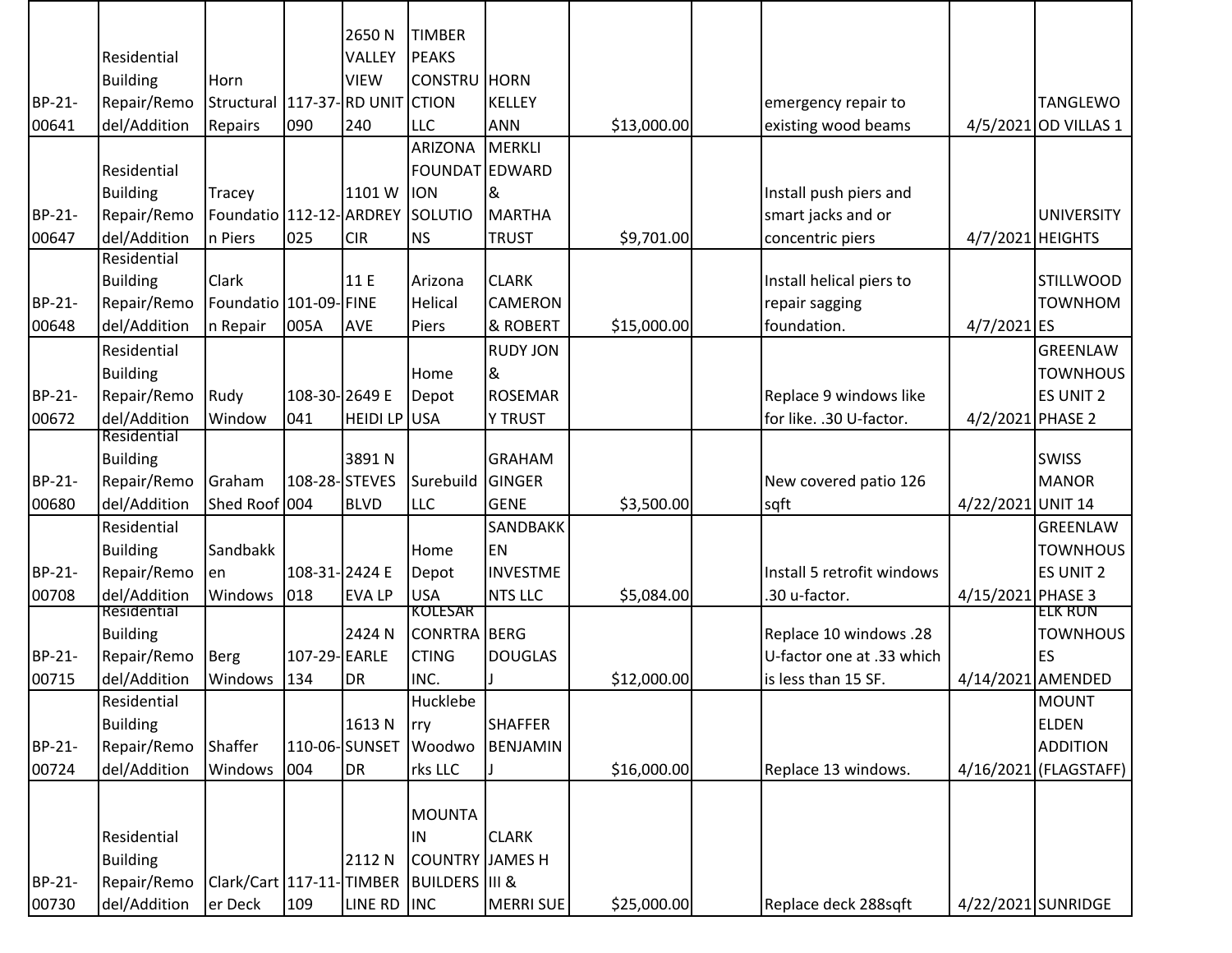|        | Residential     |                            |               |                     |                        |                  |             |                            |                   |                    |
|--------|-----------------|----------------------------|---------------|---------------------|------------------------|------------------|-------------|----------------------------|-------------------|--------------------|
|        | <b>Building</b> |                            |               | 2030 W              | Home                   |                  |             |                            |                   | <b>UNIVERSITY</b>  |
| BP-21- | Repair/Remo     | Crow                       |               | 112-26-DOLORE Depot |                        | <b>CROW JOY</b>  |             | Install 4 retrofit windows |                   | <b>HIGHLANDS</b>   |
| 00733  | del/Addition    | Windows                    | 022           | <b>SLN</b>          | <b>USA</b>             | B                | \$2,695.00  | .30 u-factor               | 4/19/2021 UNIT 2  |                    |
|        | Residential     |                            |               | 3840N               |                        |                  |             |                            |                   |                    |
|        | <b>Building</b> | Bolton                     |               | <b>PATTER</b>       | Home                   | <b>BOLTON</b>    |             |                            |                   |                    |
| BP-21- | Repair/Remo     | Window/                    | 108-27-SON    |                     | Depot                  | <b>AMITABH</b>   |             | Install 1 retrofit window  |                   | <b>SKYLINE</b>     |
| 00742  | del/Addition    | door                       | 033           | <b>BLVD</b>         | <b>USA</b>             | A & LISA         | \$3,451.00  | and 1 door .30 u-factor    | 4/19/2021 ESTATES |                    |
|        | Residential     |                            |               |                     |                        |                  |             |                            |                   |                    |
|        | <b>Building</b> |                            |               | 2615N               | Home                   | <b>SCHMAIN</b>   |             |                            |                   | <b>CHESHIRE</b>    |
| BP-21- | Repair/Remo     | Schmaing 111-06-NELSON     |               |                     | Depot                  | <b>G RYAN T</b>  |             | Install 7 retrofit windows |                   | <b>ESTATES</b>     |
| 00743  | del/Addition    | Windows                    | 010           | <b>DR</b>           | <b>USA</b>             | & JAMIE L        | \$7,346.00  | and 2 doors .30 u-factor   | 4/19/2021 UNIT 8  |                    |
|        |                 |                            |               |                     | <b>ARIZONA</b>         |                  |             |                            |                   |                    |
|        | Residential     |                            |               |                     | <b>FOUNDAT</b>         |                  |             |                            |                   |                    |
|        | <b>Building</b> | Foster                     |               | 3397 S              | <b>ION</b>             |                  |             | Concrete injection         |                   | <b>UNIVERSITY</b>  |
| BP-21- | Repair/Remo     | Compacti                   | 112-39-CAROL  |                     | SOLUTIO                | <b>FOSTER</b>    |             | underslab to stabilize     |                   | <b>HIGHLANDS</b>   |
| 00798  | del/Addition    | on                         | 013           | <b>DR</b>           | <b>NS</b>              | <b>BRENT</b>     | \$3,668.00  | slab.                      | 4/26/2021         | UNIT <sub>6</sub>  |
|        |                 |                            |               |                     |                        |                  |             |                            |                   | <b>EQUESTRIA</b>   |
|        |                 |                            |               |                     |                        |                  |             |                            |                   | <b>N ESTATES</b>   |
|        | Residential     |                            |               |                     |                        | PETERSON         |             |                            |                   | <b>RIDING</b>      |
|        | <b>Building</b> | Peterson                   |               | 2335W               |                        | <b>RVAUGHN</b>   |             |                            |                   | <b>CLUB</b>        |
| BP-21- | Repair/Remo     | Foundatio   112-32- KILTIE |               |                     | Straight               | & TAMMY          |             | Helical pier installation  |                   | <b>RESUBDIVISI</b> |
| 00814  | del/Addition    | n Repair                   | 016A          | LN                  | Line Pier              | IS               | \$4,400.00  | foundation repair          | 4/28/2021 ON      |                    |
|        |                 |                            |               |                     |                        |                  |             |                            |                   |                    |
|        |                 |                            |               | 2332 N              | SOUTHW                 |                  |             |                            |                   |                    |
|        | Residential     | Fischer-                   |               | WHISPE EST          |                        |                  |             |                            |                   | <b>ELK RUN</b>     |
|        | <b>Building</b> | Gressman                   |               | <b>RING</b>         | <b>WINDOW FISCHER-</b> |                  |             | Replacing one sliding      |                   | <b>TOWNHOUS</b>    |
| BP-21- | Repair/Remo     | Patio                      | 107-29- PINES |                     | S & DOOR GRESSMA       |                  |             | door like-for-like .29 u-  |                   | <b>ES</b>          |
| 00815  | del/Addition    | Door                       | 043           | <b>WAY</b>          | <b>LLC</b>             | <b>N PAULA</b>   | \$4,788.00  | factor                     |                   | 4/22/2021 AMENDED  |
|        |                 |                            |               |                     |                        | PENLAND          |             |                            |                   |                    |
|        | Residential     |                            |               |                     |                        | <b>ANDREW</b>    |             |                            |                   |                    |
|        | <b>Building</b> | Penland                    |               | 1320N               |                        | 8                |             | Installation of helical    |                   | <b>KACHINA</b>     |
| BP-21- | Repair/Remo     | Foundatio 102-11-AZTEC     |               |                     | Straight               | <b>STEPHANI</b>  |             | piers to stabilize         |                   | <b>ESTATES</b>     |
| 00826  | del/Addition    | n Repair                   | 018           | <b>ST</b>           | Line Pier              | JE E             | \$16,500.00 | foundation                 | 4/28/2021 UNIT 2  |                    |
|        | Residential     |                            |               |                     |                        |                  |             |                            |                   |                    |
|        | <b>Building</b> |                            |               | 1751N               | Home                   |                  |             |                            |                   |                    |
| BP-21- | Repair/Remo     | Sherman                    |               | 117-31- FAIRWA      | Depot                  | <b>SHERMAN</b>   |             | install 2 retrofit windows |                   | <b>LAKEWOOD</b>    |
| 00863  | del/Addition    | Windows                    | 008           | Y DR                | <b>USA</b>             | <b>MICHAEL T</b> | \$1,995.00  | .30 u-factor               | 4/28/2021 VILLAGE |                    |
|        | Residential     |                            |               |                     |                        |                  |             |                            |                   |                    |
|        | <b>Building</b> |                            |               | 2741N               |                        | <b>BULTHUIS</b>  |             |                            |                   | <b>PEAK VIEW</b>   |
| BP-21- | Repair/Remo     | <b>Bulthuis</b>            |               | 111-12- PRESCO      | <b>OWNER</b>           | <b>BRIAN</b>     |             | Replace 9 windows .29 u-   |                   | <b>MEADOWS</b>     |
| 00891  | del/Addition    | Window                     | 001           | <b>TT RD</b>        | <b>BUILDER</b>         | LEERAY           | \$2,500.00  | factor or less.            | 4/27/2021 UNIT 3  |                    |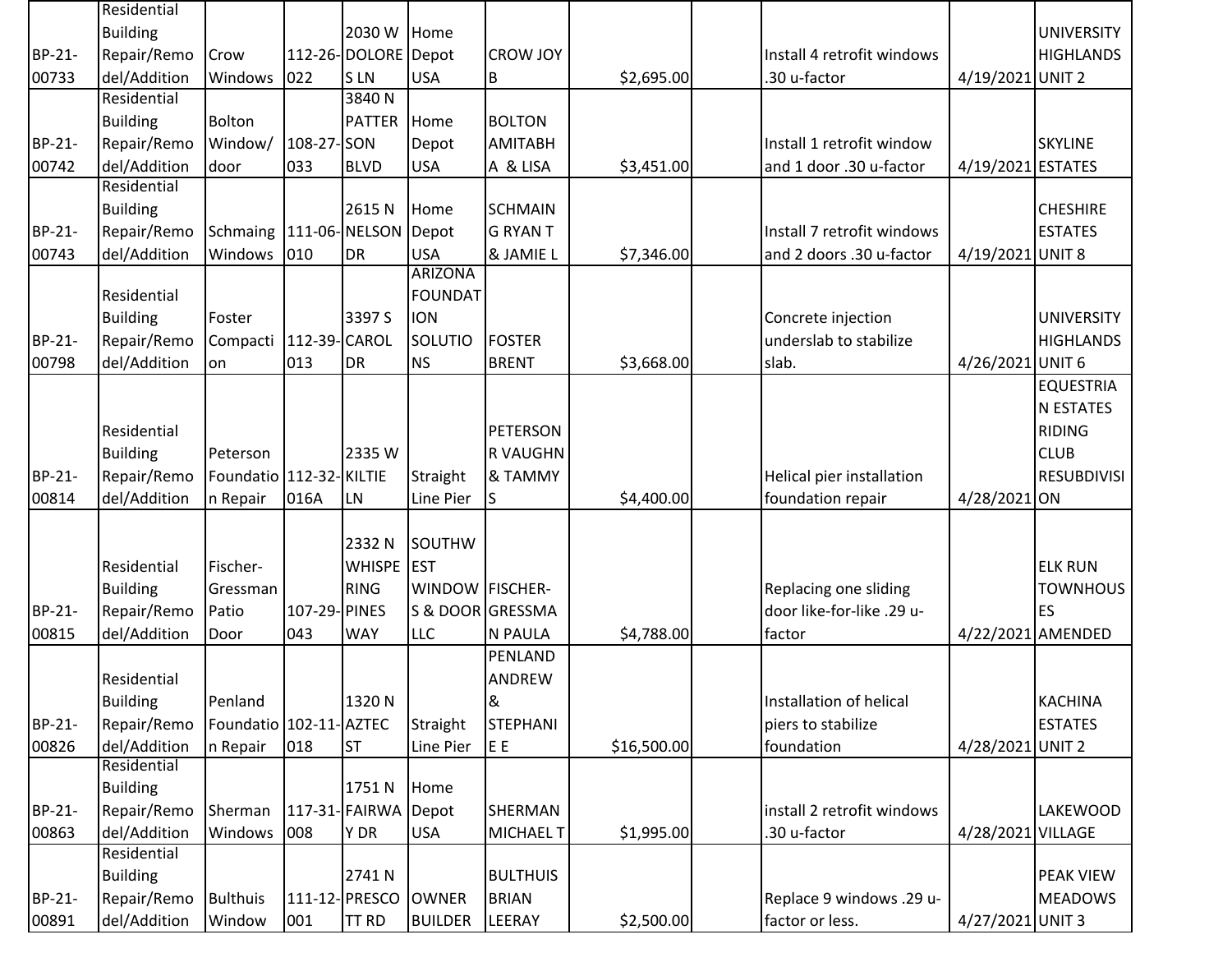|        |              |                            |              |                        | <b>RADIANC</b>        |                        |             |                             |                     |                    |
|--------|--------------|----------------------------|--------------|------------------------|-----------------------|------------------------|-------------|-----------------------------|---------------------|--------------------|
|        |              | Tuckman                    |              | 777N                   |                       |                        |             |                             |                     |                    |
|        |              | Solar                      |              | CANYO                  | <b>HEATING</b>        |                        |             |                             |                     |                    |
|        |              | Panel                      |              | N                      | <b>AND</b>            |                        |             | Remove and replace 11       |                     | <b>SWITZER</b>     |
| BP-21- | Residential  | Replacem   101-29- TERRAC  |              |                        |                       | <b>PLUMBIN TUCKMAN</b> |             | solar panels for a re-roof  |                     | <b>TERRACE</b>     |
| 00503  | Photovoltaic | ent                        | 015          | E DR                   | <b>GINC</b>           | <b>RON</b>             | \$15,000.00 | due to hail damage.         | 4/8/2021 UNIT 1     |                    |
|        |              |                            |              | 3513N                  | <b>PM &amp; M</b>     |                        |             | Install roof-mounted        |                     |                    |
| BP-21- | Residential  | McCain                     |              | 108-02- WAYMA Electric |                       | <b>MCCAIN</b>          |             | 5.1kw PV system             |                     | GREENLAW           |
| 00546  | Photovoltaic | Solar                      | 102          | N <sub>ST</sub>        | Inc                   | <b>FRANK</b>           | \$20,609.00 | consisting of 15 panels.    | 4/27/2021 ESTATES 7 |                    |
|        |              |                            |              |                        |                       | <b>BROWN</b>           |             |                             |                     |                    |
|        |              |                            |              | 2212N                  | PM&M                  | <b>PATRICK L</b>       |             | install roof-mounted 29     |                     |                    |
| BP-21- | Residential  | Brown PV 117-11-TIMBER     |              |                        | Electric              | & KRISTIN              |             | panel 9.86 kw PV system     |                     |                    |
| 00642  | Photovoltaic | System                     | 116          | LINE RD                | Inc                   | D                      | \$49,950.00 | with main breaker derate    |                     | 4/12/2021 SUNRIDGE |
|        |              |                            |              |                        |                       |                        |             | Installation of 5.18kW      |                     |                    |
|        |              |                            |              |                        |                       |                        |             | roof-mounted PV solar       |                     |                    |
|        |              |                            |              |                        |                       |                        |             | system comprised of         |                     |                    |
|        |              |                            |              | 3666 E                 |                       |                        |             | (14) 370W REC modules       |                     | <b>MOUNT</b>       |
| BP-21- | Residential  |                            |              | 113-80- AVOCET         | Rooftop               | <b>BRUNER</b>          |             | and (14) IQ7+               |                     | <b>ELDEN</b>       |
| 00669  | Photovoltaic | Bruner PV 018              |              | AVE                    | Solar LLC             | <b>TRAVIS R</b>        | \$19,234.00 | microinverters.             |                     | 4/7/2021 FOOTHILLS |
|        |              |                            |              |                        | <b>PROMET</b>         | <b>MILES</b>           |             |                             |                     | <b>BRANNEN</b>     |
|        |              |                            |              | 123 S                  | <b>HEUES</b>          | <b>ELSON W</b>         |             | 3.77 kWAC Roof              |                     | <b>ADDITION</b>    |
| BP-21- | Residential  | <b>Miles</b>               |              |                        | 104-01-O'LEARY RENEWA | <b>FAMILY</b>          |             | Mounted Solar PV System     |                     | <b>REVISED</b>     |
| 00702  | Photovoltaic | Solar                      | 055D         | <b>ST</b>              | <b>BLES</b>           | <b>TRUST</b>           | \$14,518.00 | consisting of 13 panels.    | 4/13/2021 PLAT      |                    |
|        |              |                            |              |                        |                       |                        |             | Installation of 5.95kW      |                     |                    |
|        |              |                            |              |                        |                       |                        |             | roof-mounted PV solar       |                     |                    |
|        |              |                            |              |                        |                       | <b>ALEXANDE</b>        |             | system comprised of         |                     |                    |
|        |              |                            |              | 230 E                  |                       | IR.                    |             | (17) 350W QCell modules     |                     | <b>LAKE MARY</b>   |
| BP-21- | Residential  | Alexander   103-34- CAMILL |              |                        | Rooftop               | <b>PATRICIA</b>        |             | and (17) IQ7+               |                     | PINES UNIT         |
| 00732  | Photovoltaic | Solar                      | 005          | E DR                   | Solar LLC             | <b>ANN</b>             | \$19,613.00 | microinverters.             | $4/19/2021$  2      |                    |
|        |              |                            |              |                        |                       |                        |             |                             |                     |                    |
|        |              |                            |              |                        |                       | <b>BADGER</b>          |             | Installation of 9.1kW roof- |                     |                    |
|        |              |                            |              |                        |                       | <b>LIVING</b>          |             | mounted PV solar system     |                     |                    |
|        |              |                            |              | 6045 S                 |                       | <b>TRUST</b>           |             | comprised of (26) 350W      |                     | <b>PONDEROSA</b>   |
| BP-21- | Residential  | <b>Badger</b>              |              | 112-05-AMETH           | Rooftop               | DTD 03-23-             |             | QCell modules and (26)      |                     | <b>TRAILS UNIT</b> |
| 00735  | Photovoltaic | Solar                      | 091          | <b>YST RD</b>          | Solar LLC             | 11                     | \$30,681.00 | IQ7+ microinverters.        | $4/19/2021$ 6       |                    |
|        |              |                            |              | 6122 E                 |                       |                        |             |                             |                     |                    |
|        |              |                            |              | ABINEA                 | <b>PROMET</b>         |                        |             |                             |                     |                    |
|        |              |                            |              | U                      | <b>HEUES</b>          |                        |             | 8.12 kWAC Roof              |                     |                    |
| BP-21- | Residential  | Kelleher                   | 117-29-CANYO |                        | <b>RENEWA</b>         | KELLEHER               |             | Mounted Solar PV System     |                     | <b>WALNUT</b>      |
| 00770  | Photovoltaic | Solar                      | 017          | N DR                   | <b>BLES</b>           | <b>BRIAN</b>           | \$26,900.00 | consisting of 28 panels     | 4/22/2021 RIDGE     |                    |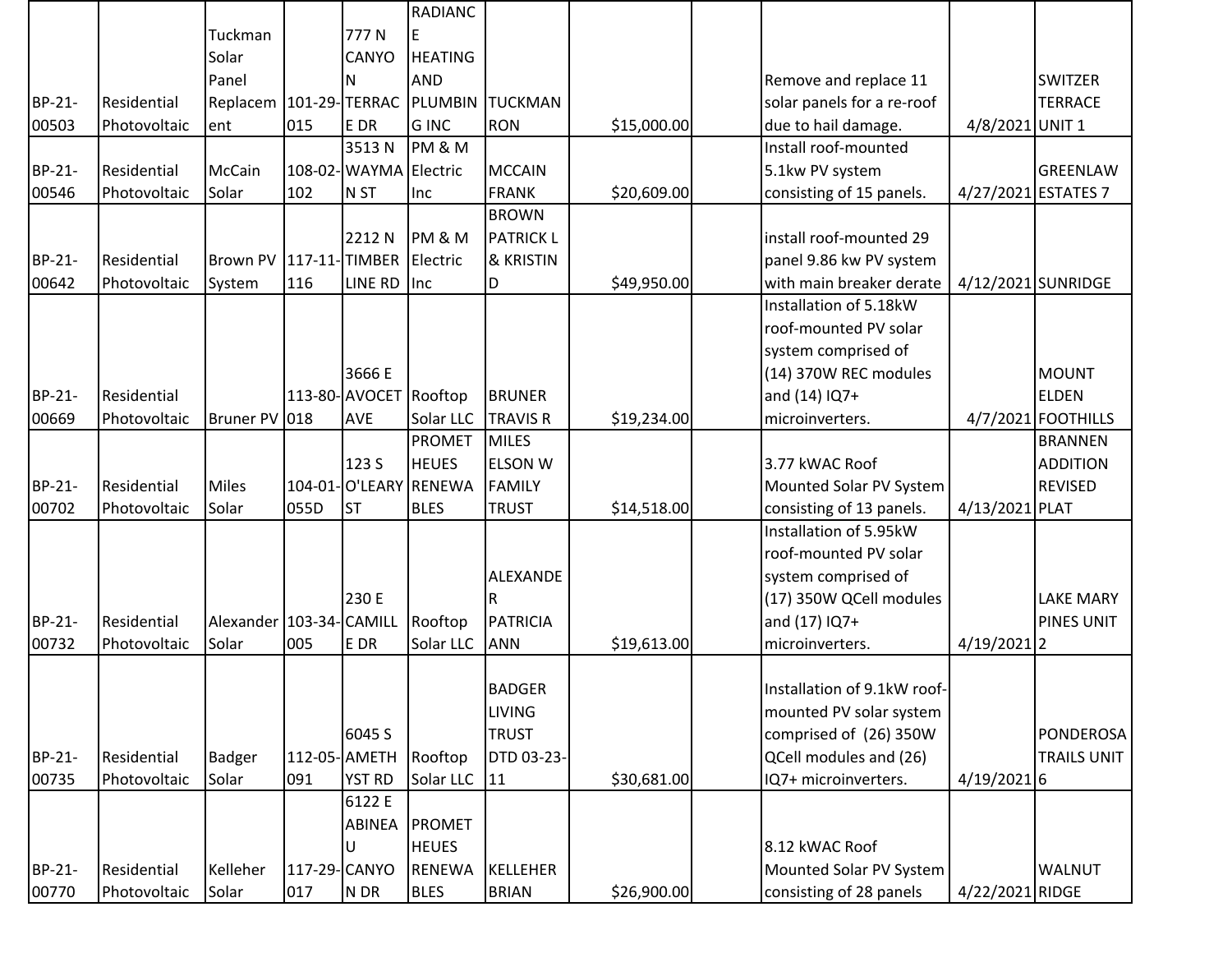|        |                      |                    |               |                       |               |                |              | Installation of 4.68kW    |                  |                  |
|--------|----------------------|--------------------|---------------|-----------------------|---------------|----------------|--------------|---------------------------|------------------|------------------|
|        |                      |                    |               |                       |               |                |              | roof-mounted PV solar     |                  |                  |
|        |                      |                    |               |                       |               |                |              | system comprised of       |                  | SHADOW           |
|        |                      |                    |               | 3485N                 |               |                |              | (13) 360W Silfab modules  |                  | <b>MOUNTAIN</b>  |
| BP-21- | Residential          | <b>McCamis</b>     | 109-12- ANDES |                       | Rooftop       | <b>ANDERSO</b> |              | and (13) IQ7+             |                  | <b>VILLAGE</b>   |
| 00886  | Photovoltaic         | h Solar            | 049           | <b>DR</b>             | Solar LLC     | N RYAN B       | \$15,444.00  | microinverters.           | 4/30/2021 UNIT 1 |                  |
|        |                      | Symetry            |               |                       |               |                |              |                           |                  |                  |
|        |                      | Homes -            |               |                       |               |                |              |                           |                  |                  |
|        |                      | Mountain           |               |                       |               |                |              |                           |                  |                  |
|        |                      | Vista              |               |                       |               |                |              | Unit A - Unit A (lower    |                  |                  |
|        |                      | Condos             |               | 3001 S                |               | <b>MOUNTAI</b> |              | level) 1861 SF            |                  | <b>MOUNTAIN</b>  |
|        |                      | @ Pine             |               | <b>TOURM</b>          | <b>SYMMET</b> | N VISTA II     |              | Livable/conditioned 3     |                  | <b>VISTA</b>     |
|        | Residential          | Canyon -           |               | <b>ALINE</b>          | <b>RY</b>     | <b>AT PINE</b> |              | bedroom 3.5 bath 692 SF   |                  | CONDOMINI        |
| BP-21- | Single Family        | Lot $7-$           |               | 105-21- DR UNIT HOMES |               | <b>CANYON</b>  |              | 2-car garage 587 SF.      |                  | UM AT PINE       |
| 00612  | Attached             | Model A            | 025           | 25                    | <b>INC</b>    | <b>LLC</b>     | \$575,000.00 | 1861 Covered Porch/patio. | 4/8/2021 CANYON  |                  |
|        |                      | Symetry            |               |                       |               |                |              |                           |                  |                  |
|        |                      | Homes-             |               |                       |               |                |              |                           |                  |                  |
|        |                      | Mtn Vista          |               |                       |               |                |              | Unit B- Unit B (lower     |                  |                  |
|        |                      | Condos at          |               | 3001 S                |               | <b>MOUNTAI</b> |              | level) 1861 SF            |                  | <b>MOUNTAIN</b>  |
|        |                      | Pine               |               | <b>TOURM</b>          | <b>SYMMET</b> | N VISTA II     |              | Livable/conditioned 3     |                  | <b>VISTA</b>     |
| BP-21- | Residential          | Canyon -           |               | <b>ALINE</b>          | <b>RY</b>     | <b>AT PINE</b> |              | bedroom 3.5 bath 692 SF   |                  | <b>CONDOMINI</b> |
| 00612- | Single Family        | Lot $7 -$          |               | 105-21- DR UNIT HOMES |               | <b>CANYON</b>  |              | 2-car garage 564 SF.      |                  | UM AT PINE       |
| 01     | Attached             | Model A<br>Symetry | 026           | 26                    | <b>INC</b>    | LLC            | \$575,000.00 | 1861 Covered Porch/patio. | 4/8/2021 CANYON  |                  |
|        |                      | Homes-             |               |                       |               |                |              |                           |                  |                  |
|        |                      | Mtn Vista          |               |                       |               |                |              | Unit C Unit C (upper      |                  |                  |
|        |                      | Condos at          |               | 3001 S                |               | <b>MOUNTAI</b> |              | level) 1990 SF            |                  | <b>MOUNTAIN</b>  |
|        |                      | Pine               |               | <b>TOURM</b>          | <b>SYMMET</b> | N VISTA II     |              | Livable/conditioned 3     |                  | <b>VISTA</b>     |
| BP-21- | Residential          | Canyon -           |               | <b>ALINE</b>          | <b>RY</b>     | <b>AT PINE</b> |              | bedroom 3.5 bath 629 SF   |                  | <b>CONDOMINI</b> |
| 00612- | <b>Single Family</b> | Lot 7-             |               | 105-21- DR UNIT HOMES |               | <b>CANYON</b>  |              | 2-car garage 523 SF.      |                  | UM AT PINE       |
| 02     | Attached             | Model A            | 027           | 27                    | <b>INC</b>    | LLC            | \$575,000.00 | 1990 Covered Porch/patio. | 4/8/2021 CANYON  |                  |
|        |                      | Symetry            |               |                       |               |                |              |                           |                  |                  |
|        |                      | Homes-             |               |                       |               |                |              |                           |                  |                  |
|        |                      | Mtn Vista          |               |                       |               |                |              | Unit D Unit D (upper      |                  |                  |
|        |                      | Condos at          |               | 3001 S                |               | <b>MOUNTAI</b> |              | level) 1990 SF            |                  | <b>MOUNTAIN</b>  |
|        |                      | Pine               |               | <b>TOURM</b>          | <b>SYMMET</b> | N VISTA II     |              | Livable/conditioned 3     |                  | <b>VISTA</b>     |
| BP-21- | Residential          | Canyon -           |               | <b>ALINE</b>          | <b>RY</b>     | <b>AT PINE</b> |              | bedroom 3.5 bath 629 SF   |                  | <b>CONDOMINI</b> |
| 00612- | <b>Single Family</b> | Lot 7              |               | 105-21-DR UNIT HOMES  |               | <b>CANYON</b>  |              | 2-car garage 493 SF.      |                  | UM AT PINE       |
| 03     | Attached             | Model A            | 028           | 28                    | <b>INC</b>    | <b>LLC</b>     | \$575,000.00 | 1990 Covered Porch/patio. | 4/8/2021 CANYON  |                  |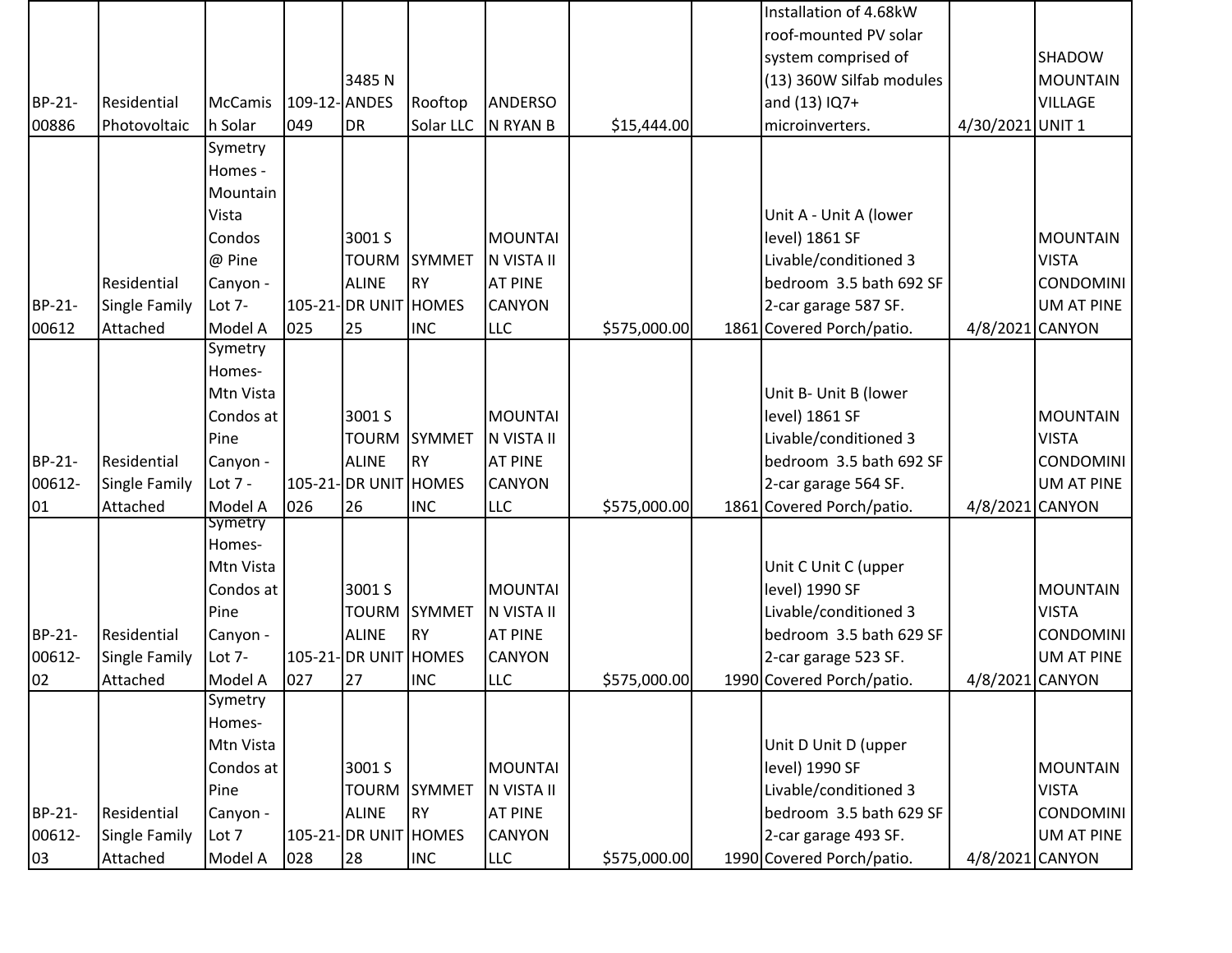|        |                      |                          |               | 2033 N              | <b>EVEREST</b>                 |                          |                | New SFD 4BR 3.5Bth                          |                 |                     |
|--------|----------------------|--------------------------|---------------|---------------------|--------------------------------|--------------------------|----------------|---------------------------------------------|-----------------|---------------------|
|        | Residential          |                          |               | <b>COBBLE</b>       | <b>CONSTRU</b>                 |                          |                | Livable 3145 Gar 1116                       |                 |                     |
| BP-20- | <b>Single Family</b> | Cobblesto   111-23-STONE |               |                     | <b>CTION</b>                   | <b>ANASAZI</b>           |                | Cov Patio 270 Cov deck                      |                 | <b>ANASAZI</b>      |
| 00219  | Detached             | ne SFD                   | 008           | <b>CIR</b>          | <b>INC</b>                     | <b>RIDGE LLC</b>         | \$425,000.00   | 3145 740 Unfin Basement 430.                | 4/28/2021 RIDGE |                     |
|        |                      | Presidio                 |               |                     |                                |                          |                |                                             |                 |                     |
|        |                      | in the                   |               |                     | <b>EARTH</b>                   |                          |                |                                             |                 |                     |
|        |                      | PInes -                  |               |                     | PRO                            | <b>NESW</b>              |                |                                             |                 |                     |
|        | Residential          |                          |               | 2954 S              |                                |                          |                |                                             |                 |                     |
| BP-20- | <b>Single Family</b> | Lot 107B                 |               | 112-62-PERDIZ       |                                | <b>EXCAVATI INVESTME</b> |                | New SFD 2111 square                         |                 | PRESIDIO IN         |
| 02880  | Detached             | Axxo SFD                 | 309           | LN                  | <b>NG</b>                      | <b>NTS LLC</b>           | \$150,000.00   | 1534 feet total<br><b>New Single Family</b> |                 | 4/23/2021 THE PINES |
|        |                      |                          |               |                     |                                |                          |                | Dwelling: 2-Story; 3-BR;                    |                 |                     |
|        |                      | Wood                     |               | 2260 W              |                                | WOOD SL                  |                | 3.5-BA; 4124-SF Livable;                    |                 |                     |
|        | Residential          | Residence                |               | <b>CONSTI</b>       |                                | <b>TRUST</b>             |                | 629-SF Covered Porch;                       |                 |                     |
| BP-21- | <b>Single Family</b> | PZ-20-                   |               | 112-10-TUTION       | <b>OWNER</b>                   | AGREEME                  |                | 128-SF Uncovered Deck;                      |                 |                     |
| 00102  |                      | 00222                    | 026           | <b>BLVD</b>         |                                | <b>NT</b>                |                | 4124 1304-SF 3-Car Garage.                  |                 |                     |
|        | Detached             |                          |               |                     | <b>BUILDER</b><br><b>GREEN</b> |                          | \$500,000.00   |                                             | 4/29/2021 N/A   |                     |
|        |                      |                          |               | 2017 N              | MOUNTA                         |                          |                |                                             |                 |                     |
|        | Residential          |                          |               | <b>LEDGES</b>       | IN.                            | <b>MILLER</b>            |                |                                             |                 |                     |
| BP-21- |                      |                          | 111-23-TONE   |                     | CONST.                         |                          |                |                                             |                 |                     |
|        | <b>Single Family</b> |                          |               |                     |                                | <b>WESTON D</b>          |                | New SFD appx 4500sqft                       |                 | <b>ANASAZI</b>      |
| 00132  | Detached             | Miller SFR 043           |               | LN<br>1968 E        | <b>INC</b>                     | <b>TRUST</b>             | \$2,000,000.00 | 4720 4bdrm 5.5bth<br>New two story SFD.     | 4/20/2021 RIDGE | <b>ESTATES AT</b>   |
|        | Residential          |                          |               | <b>IRON</b>         | <b>BUILDERS CROTTY</b>         |                          |                | Livable-5255 Gar x 2-1118                   |                 | <b>PINE</b>         |
| BP-21- |                      |                          |               |                     |                                | <b>ROBERT S</b>          |                |                                             |                 |                     |
|        | <b>Single Family</b> | Crotty                   | 105-10-HORSE  |                     | <b>SHOWCA</b>                  |                          |                | BR-6 Bth-4 Patio-489                        |                 | CANYON              |
| 00141  | Detached             | <b>SFD</b>               | 262           | <b>CT</b>           | SE INC.                        | TRUST <sub>9</sub>       | \$2,000,000.00 | 5255 Deck-31                                | 4/9/2021 UNIT 3 |                     |
|        |                      |                          |               |                     |                                |                          |                |                                             |                 |                     |
|        |                      | Capstone                 |               |                     |                                |                          |                |                                             |                 |                     |
|        |                      | at Anasazi               |               | 2072 N              |                                |                          |                | New SFD appx 3665sqft                       |                 |                     |
|        | Residential          | Ridge -                  |               | <b>COBBLE</b>       | <b>CAPSTON ANDERSO</b>         |                          |                | livable 1199 garage 4                       |                 |                     |
| BP-21- | <b>Single Family</b> | Anderson   111-23- STONE |               |                     |                                | E HOMES N DAVID &        |                | bedrooms plus bonus                         |                 | <b>ANASAZI</b>      |
| 00238  | Detached             | <b>SFR</b>               | 037           | <b>CIR</b>          | <b>LLC</b>                     | <b>KAYE</b><br>RIDGECRE  | \$219,900.00   | 3665 room 4 baths                           | 4/7/2021 RIDGE  |                     |
|        |                      |                          |               |                     |                                |                          |                |                                             |                 | BOW &               |
|        |                      |                          |               |                     |                                | <b>ST RENTAL</b>         |                |                                             |                 |                     |
|        | Residential          |                          |               |                     |                                | OF                       |                | New 3 story SFD. 6380                       |                 | ARROW               |
| BP-21- | <b>Single Family</b> |                          | 105-02-3291 S |                     | <b>OWNER</b>                   | <b>FLAGSTAFF</b>         |                | livable 750 Patio/deck no                   |                 | <b>ACRES UNIT</b>   |
| 00273  | Detached             | Sulser SFR 080A          |               |                     | GILA DR BUILDER                | <b>LLC</b>               | \$250,000.00   | 6380 gar. 6BR 7Bth                          |                 | 4/7/20213 AMENDED   |
|        |                      |                          |               |                     | <b>GREEN</b>                   |                          |                |                                             |                 |                     |
|        |                      |                          |               |                     | <b>MOUNTA</b>                  |                          |                |                                             |                 |                     |
|        |                      |                          |               | 1580 W              | <b>IN</b>                      | <b>COX COLIN</b>         |                |                                             |                 |                     |
|        | Residential          |                          |               | LOWER               | CONSTRU D                      |                          |                |                                             |                 |                     |
| BP-21- | <b>Single Family</b> |                          |               | 112-04-COCONI CTION |                                | <b>REVOCABL</b>          |                | New SFD 1670livable                         |                 | <b>FLAGSTAFF</b>    |
| 00305  | Detached             | <b>Cox SFR</b>           | 026           | NO AVE INC          |                                | <b>E TRUST</b>           | \$750,000.00   | 1670 800garage 2br 2bth                     | 4/22/2021 MESA  |                     |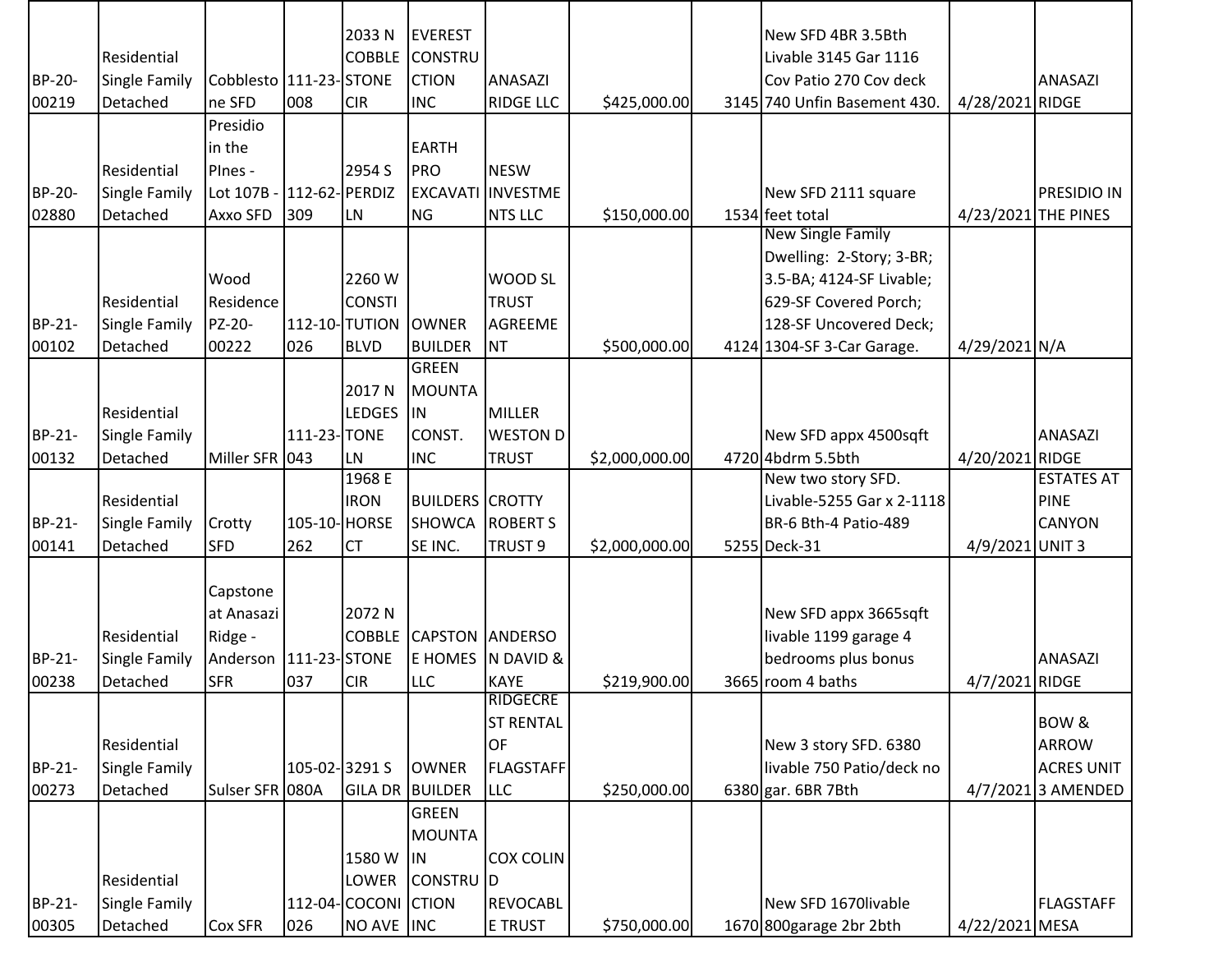|        |                      |                         |               |                      | Cantileve         |                  |                |           |                                |                   | <b>ESTATES AT</b>  |
|--------|----------------------|-------------------------|---------------|----------------------|-------------------|------------------|----------------|-----------|--------------------------------|-------------------|--------------------|
|        | Residential          | <b>BACKWAR</b>          |               | 3560 S               |                   | <b>BACKWAR</b>   |                |           | New SFD Living-3212 Gar-       |                   | <b>PINE</b>        |
| BP-21- | Single Family        | <b>D K FLAG</b>         |               | 105-10-CLUBHO Manage |                   | D K FLAG 1       |                |           | 641 Covered patios-741         |                   | <b>CANYON</b>      |
| 00310  | Detached             | New SFD                 | 112           | <b>USE CIR</b>       | ment LLC LLC      |                  | \$598,000.00   |           | 3212 4BR/4Bth                  | 4/2/2021 UNIT 1   |                    |
|        |                      |                         |               |                      |                   |                  |                |           |                                |                   |                    |
|        |                      |                         |               |                      |                   |                  |                |           | New Single Family              |                   |                    |
|        |                      |                         |               |                      |                   |                  |                |           | Dwelling: 2-Story; 4-BR;       |                   |                    |
|        |                      |                         |               |                      |                   | <b>ZAMBECK</b>   |                |           | 3.5-BA; 1902-SF livable;       |                   |                    |
|        |                      |                         |               |                      |                   | <b>CHRISTOP</b>  |                |           | 1020-SF garage; 144-SF         |                   |                    |
|        | Residential          |                         |               | 3205 S               |                   | HERR&            |                |           | Covered side porch; 440-       |                   |                    |
| BP-21- | Single Family        | Zambeck                 | 112-16-WALKU  |                      | <b>OWNER</b>      | <b>MELISSA</b>   |                |           | SF uncovered back porch;       |                   | <b>UNIVERSITY</b>  |
| 00346  | Detached             | <b>SFR</b>              | 027           | P DR                 | <b>BUILDER</b>    | M                | \$350,000.00   |           | 1902 99-SF Covered front deck. | 4/7/2021 HEIGHTS  |                    |
|        |                      |                         |               |                      |                   | <b>RIDGECRE</b>  |                |           |                                |                   |                    |
|        |                      |                         |               |                      |                   | <b>ST RENTAL</b> |                |           |                                |                   | BOW &              |
|        | Residential          |                         |               | 3454 S               |                   | OF               |                |           |                                |                   | <b>ARROW</b>       |
| BP-21- | Single Family        |                         |               | 105-02-WALAP         | <b>OWNER</b>      | <b>FLAGSTAFF</b> |                |           | New 3 story SFD. 6380          |                   | <b>ACRES UNIT</b>  |
| 00387  | Detached             | Sluser SFR 081A         |               | AI DR                | <b>BUILDER</b>    | <b>LLC</b>       | \$250,000.00   |           | 6380 livable750 patio no gar   |                   | 4/7/2021 3 AMENDED |
|        |                      |                         |               |                      |                   |                  |                |           | 2-story detached SFD           |                   |                    |
|        |                      |                         |               |                      |                   |                  |                |           | 1397 SF                        |                   |                    |
|        |                      |                         |               |                      | <b>Brookfiel</b>  |                  |                |           | livable/conditioned 3 BR       |                   |                    |
|        |                      | <b>Brookfiel</b>        |               |                      |                   |                  |                |           | 2.5 BA covered porch           |                   |                    |
|        |                      | d - Trails              |               |                      | Residenti         |                  |                |           | (concrete or framed            |                   |                    |
|        | Residential          | End - Lot               |               | 5050 E               | lal               | <b>TRAILSEND</b> |                |           | deck) 140 SF @ elevation       |                   |                    |
| BP-21- | Single Family        | 17- Model 113-10-RETREA |               |                      | Construct RETREAT |                  |                |           | 'B" optional patio/deck        |                   | <b>TRAILS END</b>  |
| 00456  | Detached             | 1325                    | 020           | <b>T CIR</b>         | ion LLC           | <b>LLC</b>       | \$404,000.00   |           | 1397 208 SF.                   | 4/12/2021 RETREAT |                    |
|        |                      |                         |               |                      |                   |                  |                |           |                                |                   |                    |
|        |                      |                         |               | 1881 E               |                   |                  |                |           |                                |                   | <b>ESTATES AT</b>  |
|        | Residential          | <b>SBI</b>              |               | SLEEPER SBI          |                   |                  |                |           | New SFD Livable-3797           |                   | <b>PINE</b>        |
| BP-21- | <b>Single Family</b> | Homes                   | 105-10- HOLLO |                      | Homes             | <b>IVERSON</b>   |                |           | Gar-976 Covered Patio-         |                   | <b>CANYON</b>      |
| 00458  | Detached             | <b>SFR</b>              | 133           | W CT                 | <b>LLC</b>        | <b>STEVE B</b>   | \$750,000.00   |           | 3797 693 Br-4+ office Bth-4    | 4/22/2021 UNIT 1  |                    |
|        |                      |                         |               |                      |                   |                  |                |           |                                |                   |                    |
|        |                      | Symetry -               |               |                      |                   |                  |                |           |                                |                   |                    |
|        |                      | Coconino                |               |                      |                   |                  |                |           | 2-Story - 3563 livable 3       |                   |                    |
|        |                      | at Pine                 |               |                      | <b>SYMMET</b>     |                  |                |           | bdrm 5 bath 2-car              |                   | COCONINO           |
|        | Residential          | Ridge - Lot             |               | 2509 S               | <b>RY</b>         | <b>MILLER</b>    |                |           | garage 714sqft Covered         |                   | <b>RIDGE AT</b>    |
| BP-21- | Single Family        | $3 - Tonto$             |               | 105-22- PINYON       | <b>HOMES</b>      | DAVID P &        |                |           | deck-349 Covered Patio-        |                   | <b>PINE</b>        |
| 00527  | Detached             | Model                   | 064           | JAY DR               | <b>INC</b>        | <b>CAROL L</b>   | \$1,200,000.00 | 3563 588. |                                | 4/8/2021 CANYON   |                    |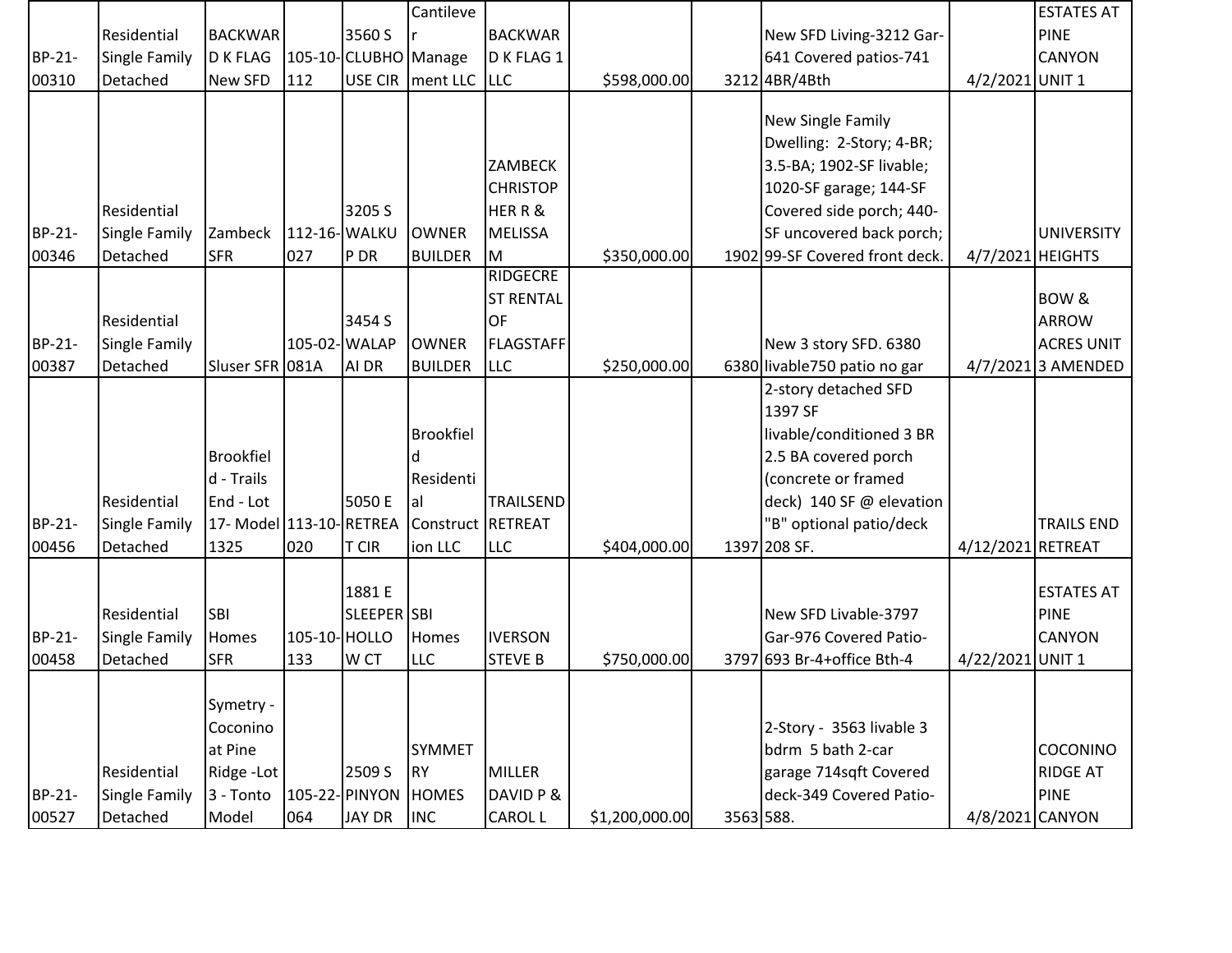|        |                      |                        |     |                |                       |                                  |              | New Single Family             |               |                      |
|--------|----------------------|------------------------|-----|----------------|-----------------------|----------------------------------|--------------|-------------------------------|---------------|----------------------|
|        |                      |                        |     |                |                       |                                  |              | Dwelling: 1-Story; 3-BR; 3-   |               |                      |
|        |                      |                        |     |                |                       |                                  |              | BA; 1671-SF Livable; 498-     |               |                      |
|        |                      |                        |     |                |                       |                                  |              | SF Garage; 120-SF Front       |               |                      |
|        |                      |                        |     | 7975 E         |                       | <b>ASHLEY</b>                    |              | Covered Patio; 158-SF         |               |                      |
|        | Residential          | Ashley                 |     | <b>PICTURE</b> |                       | <b>STEVEN JR</b>                 |              | <b>Rear Covered Patio</b>     |               |                      |
| BP-21- | Single Family        | SFR PZ-21-113-05-CANYO |     |                | <b>SIX S CO</b>       | 8                                |              | NOTE: Address change.         |               |                      |
| 00573  | Detached             | 00062                  | 005 | N TRL          | <b>LLC</b>            | <b>BARBARAJ</b>                  | \$309,000.00 | 1671 7975 E Picture CanyonTrl | 4/26/2021 N/A |                      |
|        |                      |                        |     |                |                       |                                  |              | Single Family Dwelling: 3-    |               |                      |
|        |                      |                        |     |                |                       |                                  |              | BR; 2.5-BA; 2631-SF           |               |                      |
|        |                      |                        |     |                |                       |                                  |              | Livable (1448-SF Lower        |               |                      |
|        |                      |                        |     |                |                       |                                  |              | Level; 855-SF Upper           |               |                      |
|        |                      |                        |     |                |                       |                                  |              | Level); with 328 SF bonus     |               |                      |
|        |                      | Lot 84                 |     |                |                       | ABBOTT-                          |              | room 479-SF 2-Car             |               |                      |
|        | Residential          | Orion at               |     | 2335 S         | <b>CAPSTON RHOTON</b> |                                  |              | Garage; 277-SF Front          |               |                      |
| BP-21- | Single Family        | Timbersk               |     |                |                       | 112-01-POLARIS E HOMES INVESTME  |              | Covered Porch; 54-SF          |               | <b>ORION AT</b>      |
| 00779  | Detached             | v                      | 250 | <b>WAY</b>     | <b>LLC</b>            | <b>NTS LLC</b>                   | \$138,180.00 | 2631 Rear Uncovered Porch.    |               | 4/28/2021 TIMBER SKY |
|        |                      |                        |     |                |                       |                                  |              | Detached SFD - 3-BR; 2-       |               |                      |
|        |                      |                        |     |                |                       |                                  |              | BA; 1-Story; 1715-SF          |               |                      |
|        |                      |                        |     |                |                       |                                  |              | Livable; 471-SF Garage;       |               |                      |
|        |                      |                        |     |                |                       |                                  |              | 256-SF Front Covered          |               |                      |
|        |                      | <b>Lot 85</b>          |     |                |                       | ABBOTT-                          |              | Porch. - Rear uncovered       |               |                      |
|        | Residential          | Orion at               |     | 2347 S         | <b>CAPSTON RHOTON</b> |                                  |              | Porch: 48-SF Rear             |               |                      |
| BP-21- | Single Family        | Timbersk               |     |                |                       | 112-01-POLARIS E HOMES INVESTME  |              | covered Porch 10-Foot         |               | <b>ORION AT</b>      |
| 00795  | Detached             | v                      | 251 | <b>WAY</b>     | <b>LLC</b>            | <b>NTS LLC</b>                   | \$102,900.00 | 1715 190-SF                   |               | 4/27/2021 TIMBER SKY |
|        |                      |                        |     |                |                       |                                  |              | New detached SFD-1-           |               |                      |
|        |                      |                        |     |                |                       |                                  |              | Story; 2245-SF Livable; 3-    |               |                      |
|        |                      |                        |     |                |                       |                                  |              | BR; 2-BA; 424-SF 2-Car        |               |                      |
|        |                      |                        |     |                |                       |                                  |              | Garage; 246-SF Covered        |               |                      |
|        |                      | <b>Lot 86</b>          |     |                |                       | ABBOTT-                          |              | Front Porch; 180-SF           |               |                      |
|        | Residential          | Orion at               |     | 2359 S         | <b>CAPSTON RHOTON</b> |                                  |              | Covered Rear Porch.5-         |               |                      |
| BP-21- | <b>Single Family</b> | Timbersk               |     |                |                       | 112-01- POLARIS E HOMES INVESTME |              | foot rear covered porch       |               | <b>ORION AT</b>      |
| 00808  | Detached             | I۷                     | 252 | <b>WAY</b>     | <b>LLC</b>            | <b>NTS LLC</b>                   | \$134,700.00 | 2245 extension 86-SF          |               | 4/27/2021 TIMBER SKY |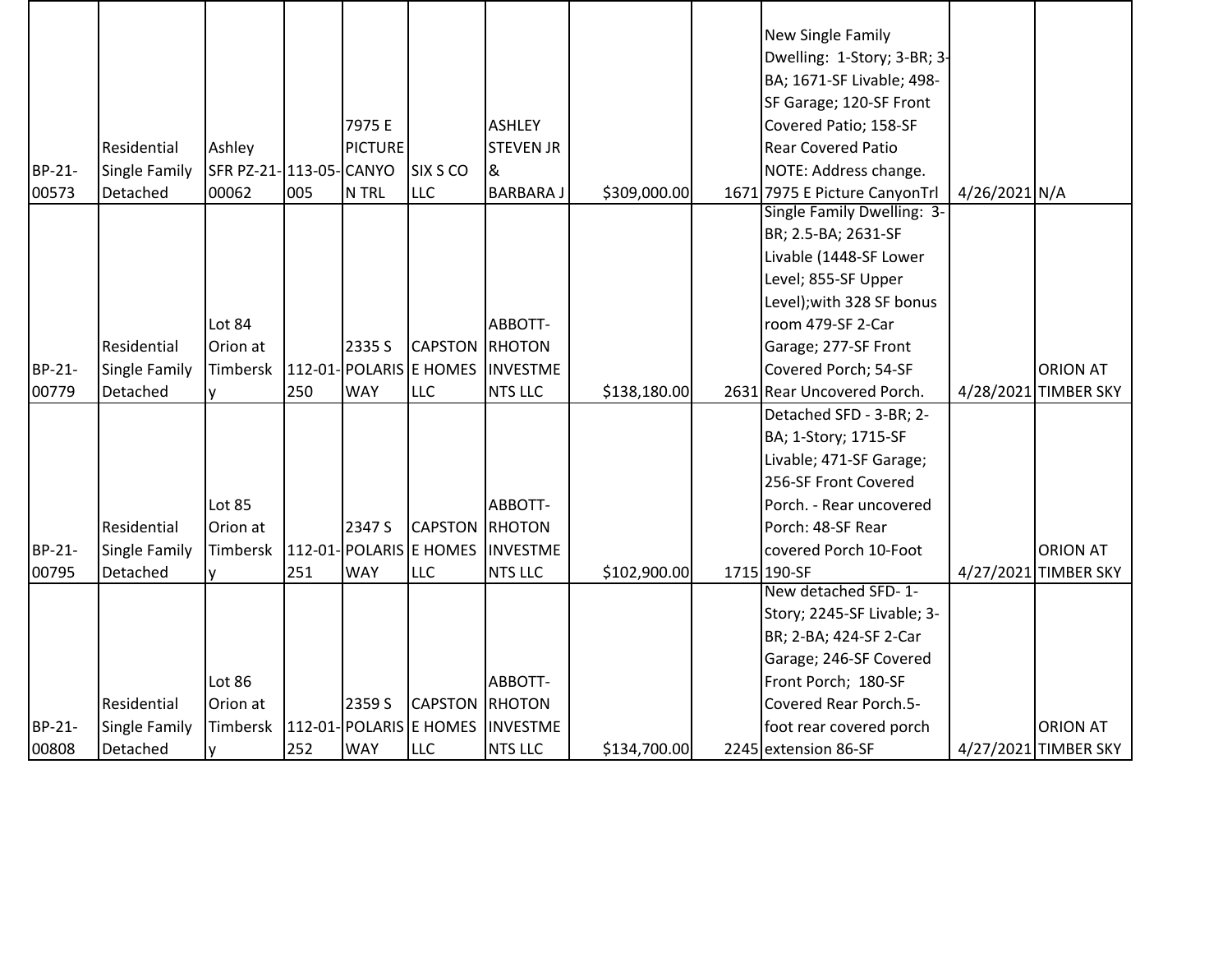|        |                      |                                    |              |                         |                              |                 |              | New detached SFD-3-BR;<br>2.5-BA; 2303-SF Livable |                  |                      |
|--------|----------------------|------------------------------------|--------------|-------------------------|------------------------------|-----------------|--------------|---------------------------------------------------|------------------|----------------------|
|        |                      |                                    |              |                         |                              |                 |              | (1448-SF Lower Level; 855-                        |                  |                      |
|        |                      |                                    |              |                         |                              |                 |              | SF Upper Level); 479-SF 2-                        |                  |                      |
|        |                      |                                    |              |                         |                              |                 |              | Car Garage; 177-SF Front                          |                  |                      |
|        |                      |                                    |              |                         |                              |                 |              | Covered Porch; 54-SF                              |                  |                      |
|        |                      |                                    |              |                         |                              |                 |              | Rear Uncovered                                    |                  |                      |
|        |                      | Lot 87                             |              |                         |                              | ABBOTT-         |              | Porch.Opt. Bonus Room -                           |                  |                      |
|        | Residential          | Orion at                           |              | 2383 S                  | <b>CAPSTON</b>               | RHOTON          |              | 416-SF Livable increase                           |                  |                      |
| BP-21- |                      | Timbersk                           |              |                         | 112-01- POLARIS E HOMES      | <b>INVESTME</b> |              |                                                   |                  | <b>ORION AT</b>      |
| 00825  | <b>Single Family</b> |                                    | 253          | <b>WAY</b>              | <b>LLC</b>                   | <b>NTS LLC</b>  | \$163,080.00 | Opt. 10-FT rear covered                           |                  |                      |
|        | Detached             | V                                  |              |                         |                              |                 |              | 2719 patio - 200-SF                               |                  | 4/27/2021 TIMBER SKY |
|        |                      | Capstone                           |              |                         |                              |                 |              |                                                   |                  |                      |
|        |                      | at                                 |              |                         |                              |                 |              | 2-Story; 2196-SF Livable                          |                  |                      |
|        |                      | Timbersk                           |              |                         |                              |                 |              | (976-SF Upper Level;                              |                  |                      |
|        |                      | y-Lot 88                           |              |                         |                              |                 |              | 1220-SF Main Level); 4-                           |                  |                      |
|        |                      | Orion at                           |              |                         |                              | ABBOTT-         |              | BR; 2.5 BA; 441-SF 2-Car                          |                  |                      |
|        | Residential          | <b>TS2196A</b>                     |              | 2395 S                  | <b>CAPSTON</b>               | RHOTON          |              | Garage; 258-SF Front                              |                  |                      |
| BP-21- | <b>Single Family</b> | with No                            |              |                         | 112-01- POLARIS E HOMES      | <b>INVESTME</b> |              | Covered Porch; 48-SF                              |                  | <b>ORION AT</b>      |
| 00827  | Detached             | <b>Options</b>                     | 254          | <b>WAY</b>              | <b>LLC</b>                   | <b>NTS LLC</b>  | \$131,760.00 | 2196 Rear Uncovered Porch                         |                  | 4/27/2021 TIMBER SKY |
|        |                      |                                    |              | 318N                    | <b>High</b>                  |                 |              |                                                   |                  | <b>FLAGSTAFF</b>     |
|        |                      |                                    |              | SAN                     | Elevation                    | <b>HILL WB</b>  |              |                                                   |                  | (TOWN OF)            |
| BP-21- |                      |                                    |              | 101-14- FRANCIS Roofing |                              | <b>FAMILY</b>   |              | Tear off re-roof no wood                          |                  | RAILROAD             |
| 00597  | Roofing              | Hill Roof                          | 006          | CO <sub>ST</sub>        | <b>LLC</b><br><b>COCONIN</b> | <b>LLC</b>      | \$8,520.00   | shake or shingles allowed                         |                  | 4/1/2021 ADDITION    |
|        |                      |                                    |              |                         |                              |                 |              |                                                   |                  |                      |
|        |                      |                                    |              |                         | O                            |                 |              |                                                   |                  |                      |
|        |                      |                                    |              | 705 W                   | <b>ROOFING</b>               |                 |              |                                                   |                  |                      |
| BP-21- |                      | Wietzman 100-24- ASPEN             |              |                         | <b>COMPAN</b>                | WE'RE           |              | Tear off re-roof no wood                          |                  | <b>FLAGSTAFF</b>     |
| 00660  | Roofing              | Roof                               | 008D         | AVE                     | Y                            | <b>BACK LLC</b> | \$2,700.00   | shake or shingles allowed                         |                  | 4/1/2021 TOWNSITE    |
|        |                      |                                    |              |                         |                              | <b>SEPULVED</b> |              |                                                   |                  | <b>PONDEROSA</b>     |
|        |                      |                                    |              | 1211 W                  | Vistas                       | A JOE &         |              |                                                   |                  | <b>TRAILS</b>        |
| BP-21- |                      | Sepulved   112-51- WESTO   Roofing |              |                         |                              | <b>ANAMARI</b>  |              | Tear off re-roof no wood                          |                  | UNITS 3A 3B          |
| 00674  | Roofing              | a Roof                             | 180          | N TRL                   | <b>LLC</b>                   | EL              | \$8,300.00   | shake or shingles allowed                         | $4/1/2021$ 3C    |                      |
|        |                      |                                    |              |                         | High                         |                 |              |                                                   |                  |                      |
|        |                      |                                    |              | 5265N                   | Elevation                    | <b>KNOTT</b>    |              |                                                   |                  |                      |
| BP-21- |                      | Knott                              | 113-08-MIRAN |                         | Roofing                      | JAYSON &        |              | Tear off re-roof no wood                          |                  | <b>TIMBERVIE</b>     |
| 00676  | Roofing              | Roof                               | 073          | DA WAY LLC              |                              | <b>JESSICA</b>  | \$7,550.00   | shake or shingles allowed                         |                  | 4/1/2021 W VILLAGE   |
|        |                      |                                    |              |                         |                              | <b>MCCOLLU</b>  |              |                                                   |                  |                      |
|        |                      |                                    |              |                         | <b>High</b>                  | <b>M DARREN</b> |              |                                                   |                  |                      |
|        |                      |                                    |              | 4041 S                  | Elevation                    | 8               |              |                                                   |                  |                      |
| BP-21- |                      | Mclollum                           |              | 105-06-NICHOL           | Roofing                      | <b>CYNTHIA</b>  |              | Tear off reroof no wood                           |                  | <b>ASPEN</b>         |
| 00685  | Roofing              | Roof                               | 062          | AS ST                   | <b>LLC</b>                   | M               | \$10,240.00  | shake or shingles allowed                         | 4/19/2021 TRAILS |                      |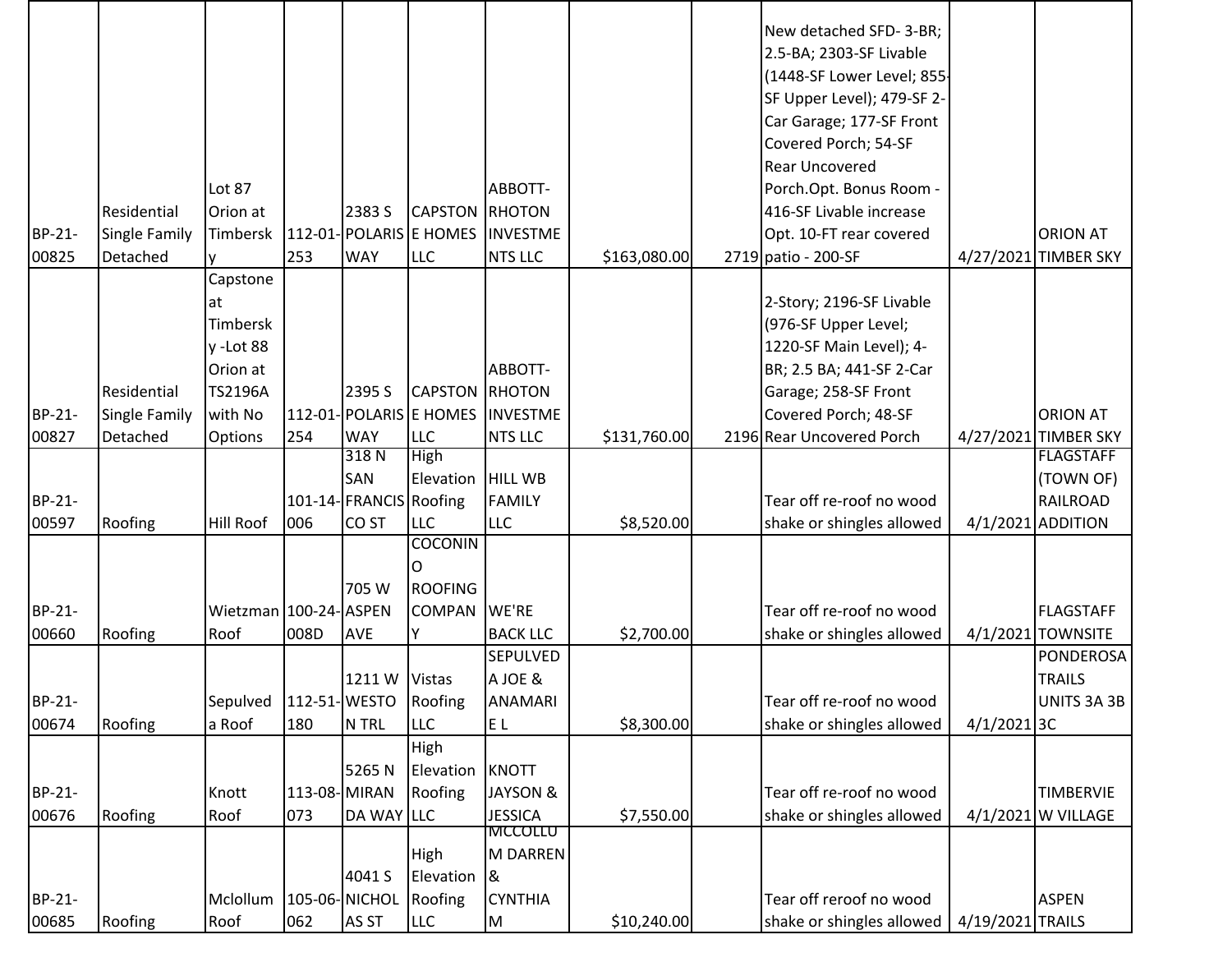|        |         |                  |              |                      |                                    |                  |             |                           |                  | <b>CONTINENT</b>   |
|--------|---------|------------------|--------------|----------------------|------------------------------------|------------------|-------------|---------------------------|------------------|--------------------|
|        |         |                  |              | 1300N                |                                    | <b>BRYANT</b>    |             |                           |                  | AL COUNTRY         |
|        |         |                  |              | <b>INDIAN</b>        | <b>POLARIS</b>                     | VALARIE          |             |                           |                  | <b>CLUB</b>        |
| BP-21- |         | <b>Bryant</b>    |              |                      | 117-18-SPRINGS RESTORA             | <b>ANN</b>       |             | Tear off re-roof no wood  |                  | <b>ESTATES</b>     |
| 00687  | Roofing | Roof             | 060          | LN                   | <b>TION INC</b>                    | <b>TRUST</b>     | \$3,000.00  | shake or shingles allowed | 4/2/2021 UNIT 2  |                    |
|        |         |                  |              | 6724 E               | <b>POLARIS</b>                     | <b>FAKHOURY</b>  |             |                           |                  |                    |
| BP-21- |         | Fakhoury         |              |                      | 117-27- ANAZAZ RESTORA             | LIVING           |             | Tear off re-roof no wood  |                  | <b>WALNUT</b>      |
| 00688  | Roofing | Roof             | 121          | I DR                 | <b>TION INC</b>                    | <b>TRUST</b>     | \$3,000.00  | shake or shingles allowed |                  | 4/2/2021 MEADOWS   |
|        |         |                  |              | 411W                 | <b>POLARIS</b>                     | <b>MELLOR</b>    |             |                           |                  |                    |
| BP-21- |         | Mellor           |              |                      | 100-11-CHERRY RESTORA              | <b>TIMOTHY</b>   |             | Tear off re-roof no wood  |                  | <b>FLAGSTAFF</b>   |
| 00689  | Roofing | Roof             | 021          | <b>AVE</b>           | <b>TION INC</b>                    | & NANCY          | \$3,000.00  | shake or shingles allowed |                  | 4/2/2021 TOWNSITE  |
|        |         |                  |              | 711W                 |                                    |                  |             |                           |                  | <b>KAIBAB</b>      |
| BP-21- |         | Campbell         |              | 102-08- WHITIN       | <b>HAVASU</b>                      | <b>COLE</b>      |             | tear off re-roof no wood  |                  | PLAZA UNIT         |
| 00693  | Roofing | Roof             | 073          | G <sub>RD</sub>      | <b>ROOFING</b>                     | <b>REBECCAP</b>  | \$12,500.00 | shake or shingles allowed | $4/5/2021$ 1     |                    |
|        |         |                  |              |                      |                                    |                  |             |                           |                  |                    |
|        |         |                  |              | 2006 N               | Behmer                             | <b>GARCIA</b>    |             |                           |                  |                    |
| BP-21- |         | Garcia           |              |                      | 117-11-STARLIN Industries STEVEN & |                  |             | Tear off re-roof no wood  |                  |                    |
| 00696  | Roofing | Roof             | 092          | <b>G WAY</b>         | Inc                                | <b>LINDA</b>     | \$12,000.00 | shake or shingles allowed |                  | 4/5/2021 SUNRIDGE  |
|        |         | Milo and         |              | 2718 E               | <b>IDEAL</b>                       |                  |             |                           |                  |                    |
| BP-21- |         | <b>Assoc LLC</b> | 108-10-LAKIN |                      | ROOFING MILO &                     |                  |             | Tear off re-roof no wood  |                  | GREENLAW           |
| 00698  | Roofing | Roof             | 070D         | DR                   | <b>INC</b>                         | <b>ASSOC LLC</b> | \$43,360.00 | shake or shingles allowed |                  | 4/6/2021 ESTATES 3 |
|        |         |                  |              |                      |                                    | SOUTHSID         |             |                           |                  |                    |
|        |         | Southside        |              |                      | High                               | Ε                |             |                           |                  |                    |
|        |         | Historic         |              | 119 W                | Elevation                          | <b>HISTORIC</b>  |             |                           |                  |                    |
| BP-21- |         | Propertie        |              | 100-40- PHOENI       | Roofing                            | <b>PROPERTIE</b> |             | Tear off re-roof no wood  |                  | <b>FLAGSTAFF</b>   |
| 00703  | Roofing | s Roof           | 010A         | X AVE                | <b>LLC</b>                         | S INC            | \$12,590.00 | shake or shingles allowed | 4/19/2021        | <b>TOWNSITE</b>    |
|        |         |                  |              |                      | <b>COCONIN</b>                     |                  |             |                           |                  |                    |
|        |         |                  |              | 1487 S               | 0                                  | <b>SLEAFORD</b>  |             |                           |                  | <b>WEST</b>        |
| BP-21- |         | Thomas           | 112-44- MARK |                      | <b>ROOFING</b>                     | <b>MICHELLE</b>  |             | Tear off reroof no wood   |                  | <b>VILLAGE</b>     |
| 00704  | Roofing | Roof             | 010          | LN                   | CO                                 | R                | \$6,900.00  | shake or shingles allowed | 4/6/2021 ESTATES |                    |
|        |         |                  |              |                      |                                    |                  |             |                           |                  | PONDEROSA          |
|        |         |                  |              | 4602 S               |                                    | <b>FERNANDE</b>  |             |                           |                  | <b>TRAILS</b>      |
| BP-21- |         | Fernande         |              | 112-59-BEDROC HAVASU |                                    | <b>Z DAVID</b>   |             | Tear off re-roof no wood  |                  | UNITS 4A 4B        |
| 00712  | Roofing | z Roof           | 099          | <b>KTRL</b>          | <b>ROOFING</b>                     | <b>JOHN</b>      | \$12,000.00 | shake or shingles allowed | 4/7/2021 4C      |                    |
|        |         |                  |              |                      |                                    |                  |             |                           |                  |                    |
|        |         |                  |              |                      |                                    |                  |             |                           |                  | <b>CONTINENT</b>   |
|        |         |                  |              |                      |                                    |                  |             |                           |                  | AL COUNTRY         |
|        |         |                  |              | 1891N                |                                    |                  |             |                           |                  | <b>CLUB</b>        |
| BP-21- |         | Waever           |              | 114-09-EDGEW         | <b>HAVASU</b>                      | <b>WEAVER</b>    |             | Tear off reroof no wood   |                  | <b>ESTATES</b>     |
| 00713  | Roofing | Roof             | 107          |                      | OOD ST ROOFING RICHARD             |                  | \$13,000.00 | shake or shingles allowed | 4/7/2021 UNIT 1  |                    |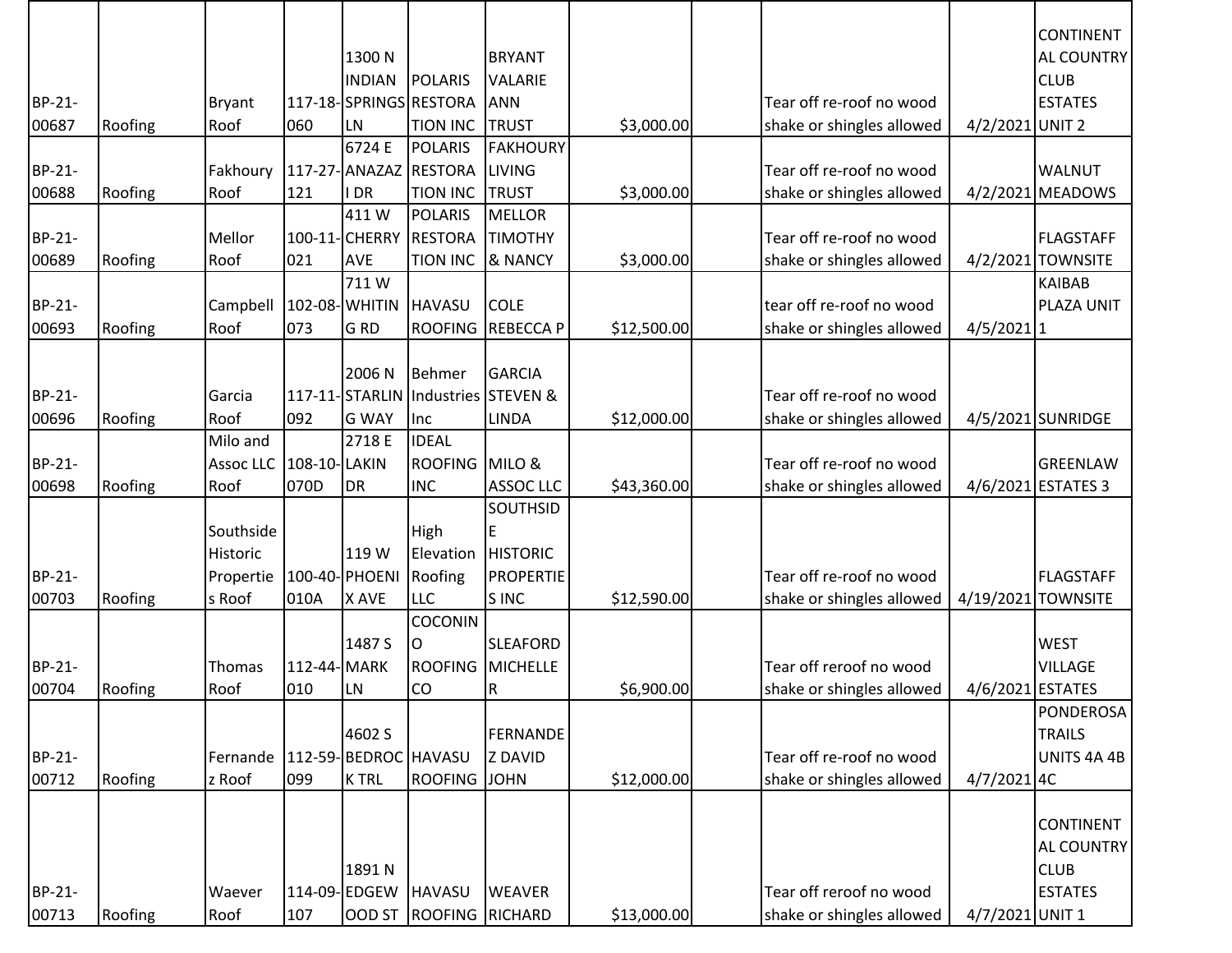|                                                                          |                                          |                                                           |                                                                 | 2267 N                                                               |                                                                                                                               | <b>KRANZLER</b>                                                                                                                                |                                                         |                                                                                                                                                                                                        |                                                         |                                                                           |
|--------------------------------------------------------------------------|------------------------------------------|-----------------------------------------------------------|-----------------------------------------------------------------|----------------------------------------------------------------------|-------------------------------------------------------------------------------------------------------------------------------|------------------------------------------------------------------------------------------------------------------------------------------------|---------------------------------------------------------|--------------------------------------------------------------------------------------------------------------------------------------------------------------------------------------------------------|---------------------------------------------------------|---------------------------------------------------------------------------|
| BP-21-                                                                   |                                          | Krazler                                                   |                                                                 | 111-20-FREMO                                                         | <b>HAVASU</b>                                                                                                                 | <b>LIVING</b>                                                                                                                                  |                                                         | Tear off re-roof no wood                                                                                                                                                                               |                                                         | <b>LINWOOD</b>                                                            |
| 00714                                                                    | Roofing                                  | Roof                                                      | 036                                                             |                                                                      | NT BLVD ROOFING                                                                                                               | <b>TRUST</b>                                                                                                                                   | \$18,000.00                                             | shake or shingles allowed                                                                                                                                                                              | 4/7/2021 HEIGHTS                                        |                                                                           |
|                                                                          |                                          |                                                           |                                                                 | 3930N                                                                | Prostruct                                                                                                                     | <b>DUVAL</b>                                                                                                                                   |                                                         |                                                                                                                                                                                                        |                                                         |                                                                           |
| BP-21-                                                                   |                                          | Duval                                                     |                                                                 | 109-03- PARADI                                                       | <b>Builders</b>                                                                                                               | <b>FAMILY</b>                                                                                                                                  |                                                         | Tear off re-roof no wood                                                                                                                                                                               |                                                         | <b>PARADISE</b>                                                           |
| 00723                                                                    | Roofing                                  | Roof                                                      | 008A                                                            | <b>SE RD</b>                                                         | <b>LLC</b>                                                                                                                    | <b>TRUST</b>                                                                                                                                   | \$13,822.00                                             | shake or shingles allowed                                                                                                                                                                              | 4/8/2021 HILLS                                          |                                                                           |
| BP-21-                                                                   |                                          |                                                           |                                                                 | 410W                                                                 | <b>RIGHT</b>                                                                                                                  | <b>ELLIS</b>                                                                                                                                   |                                                         |                                                                                                                                                                                                        |                                                         |                                                                           |
| 00728-                                                                   |                                          |                                                           |                                                                 | 100-08-CHERRY                                                        | ANGLE                                                                                                                         | <b>FAMILY</b>                                                                                                                                  |                                                         | re-roof w/plywood                                                                                                                                                                                      |                                                         | <b>FLAGSTAFF</b>                                                          |
| 01                                                                       | Roofing                                  | <b>Ellis Roof</b>                                         | 002                                                             | <b>AVE</b>                                                           | CONST.                                                                                                                        | <b>TRUST</b>                                                                                                                                   | \$6,500.00                                              | replacement                                                                                                                                                                                            |                                                         | 4/9/2021 TOWNSITE                                                         |
|                                                                          |                                          |                                                           |                                                                 | 690N                                                                 | <b>Vistas</b>                                                                                                                 | <b>LAUER</b>                                                                                                                                   |                                                         |                                                                                                                                                                                                        |                                                         |                                                                           |
| BP-21-                                                                   |                                          | Lauer                                                     |                                                                 | 101-42-LOCUST                                                        | Roofing                                                                                                                       | <b>KATIE LEE</b>                                                                                                                               |                                                         | Tear off re-roof no wood                                                                                                                                                                               |                                                         | <b>SWITZER</b>                                                            |
| 00740                                                                    | Roofing                                  | Roof                                                      | 004                                                             | <b>ST</b>                                                            | <b>LLC</b>                                                                                                                    | <b>&amp;NATHAN</b>                                                                                                                             | \$8,000.00                                              | shake or shingles allowed                                                                                                                                                                              | 4/9/2021 MESA                                           |                                                                           |
|                                                                          |                                          |                                                           |                                                                 |                                                                      | <b>Vistas</b>                                                                                                                 | <b>ODGERS</b>                                                                                                                                  |                                                         |                                                                                                                                                                                                        |                                                         |                                                                           |
| BP-21-                                                                   |                                          | Odgers                                                    | 108-04-3365N                                                    |                                                                      | Roofing                                                                                                                       | JAMES F &                                                                                                                                      |                                                         | Tear off re-roof no wood                                                                                                                                                                               |                                                         | <b>GREENLAW</b>                                                           |
| 00741                                                                    | Roofing                                  | Roof                                                      | 096                                                             | PINE DR LLC                                                          |                                                                                                                               | <b>ANN</b>                                                                                                                                     | \$7,150.00                                              | shake or shingles allowed                                                                                                                                                                              |                                                         | 4/9/2021 ESTATES 5                                                        |
|                                                                          |                                          |                                                           |                                                                 | 3770N                                                                |                                                                                                                               | <b>HARMS</b>                                                                                                                                   |                                                         |                                                                                                                                                                                                        |                                                         | <b>SWISS</b>                                                              |
| BP-21-                                                                   |                                          | Harms                                                     | 108-22-STEVES                                                   |                                                                      | <b>LELAND</b>                                                                                                                 | <b>BARBARA</b>                                                                                                                                 |                                                         | Tear off re-roof no wood                                                                                                                                                                               |                                                         | <b>MANOR</b>                                                              |
| 00751                                                                    | Roofing                                  | Roof                                                      | 016                                                             | <b>BLVD</b>                                                          | ROOFING K                                                                                                                     |                                                                                                                                                | \$4,125.00                                              | shake or shingles allowed                                                                                                                                                                              | 4/12/2021 UNIT 12                                       |                                                                           |
|                                                                          |                                          |                                                           |                                                                 |                                                                      |                                                                                                                               | KINZEL                                                                                                                                         |                                                         |                                                                                                                                                                                                        |                                                         | <b>SUNNYSIDE</b>                                                          |
| BP-21-                                                                   |                                          | Kinzel                                                    | 109-09-2409 N                                                   |                                                                      | LELAND                                                                                                                        | <b>MARYANN</b>                                                                                                                                 |                                                         | Tear off re-roof no wood                                                                                                                                                                               |                                                         | <b>NORTH</b>                                                              |
| 00752                                                                    | Roofing                                  | Roof                                                      | 010C                                                            | <b>FIRST ST</b>                                                      | <b>ROOFING</b>                                                                                                                | -lF                                                                                                                                            | \$5,500.00                                              | shake or shingles allowed                                                                                                                                                                              | 4/12/2021 ANNEX 1                                       |                                                                           |
|                                                                          |                                          |                                                           |                                                                 | 2365N                                                                |                                                                                                                               | ALMQUIST                                                                                                                                       |                                                         |                                                                                                                                                                                                        |                                                         |                                                                           |
| BP-21-                                                                   |                                          | Almquist                                                  |                                                                 | 107-22-ELK RUN LELAND                                                |                                                                                                                               | <b>BETH</b>                                                                                                                                    |                                                         | Tear off re-roof no wood                                                                                                                                                                               |                                                         |                                                                           |
| 00753                                                                    | Roofing                                  | Roof                                                      | 010                                                             | <b>ST</b>                                                            | <b>ROOFING</b>                                                                                                                | <b>ALLISON</b>                                                                                                                                 | \$5,375.00                                              | shake or shingles allowed                                                                                                                                                                              | 4/12/2021 ELK RUN                                       |                                                                           |
|                                                                          |                                          |                                                           |                                                                 |                                                                      |                                                                                                                               | <b>MORNHIN</b>                                                                                                                                 |                                                         |                                                                                                                                                                                                        |                                                         |                                                                           |
|                                                                          |                                          |                                                           |                                                                 | 3345 S                                                               | Prostruct WEG                                                                                                                 |                                                                                                                                                |                                                         |                                                                                                                                                                                                        |                                                         | <b>UNIVERSITY</b>                                                         |
|                                                                          |                                          | Morninw                                                   |                                                                 |                                                                      | <b>Builders</b>                                                                                                               | <b>MARTY &amp;</b>                                                                                                                             |                                                         | Tear off re-roof no wood                                                                                                                                                                               |                                                         | <b>HIGHLANDS</b>                                                          |
|                                                                          |                                          |                                                           |                                                                 |                                                                      |                                                                                                                               |                                                                                                                                                |                                                         |                                                                                                                                                                                                        |                                                         |                                                                           |
|                                                                          |                                          |                                                           |                                                                 | 2001 E                                                               |                                                                                                                               |                                                                                                                                                |                                                         |                                                                                                                                                                                                        |                                                         |                                                                           |
|                                                                          |                                          |                                                           |                                                                 |                                                                      |                                                                                                                               |                                                                                                                                                |                                                         |                                                                                                                                                                                                        |                                                         |                                                                           |
|                                                                          |                                          |                                                           |                                                                 |                                                                      |                                                                                                                               |                                                                                                                                                |                                                         |                                                                                                                                                                                                        |                                                         |                                                                           |
|                                                                          |                                          |                                                           |                                                                 |                                                                      |                                                                                                                               |                                                                                                                                                |                                                         |                                                                                                                                                                                                        |                                                         |                                                                           |
|                                                                          |                                          |                                                           |                                                                 |                                                                      |                                                                                                                               |                                                                                                                                                |                                                         |                                                                                                                                                                                                        |                                                         |                                                                           |
|                                                                          |                                          |                                                           |                                                                 |                                                                      |                                                                                                                               |                                                                                                                                                |                                                         |                                                                                                                                                                                                        |                                                         |                                                                           |
|                                                                          |                                          |                                                           |                                                                 |                                                                      |                                                                                                                               |                                                                                                                                                |                                                         |                                                                                                                                                                                                        |                                                         |                                                                           |
|                                                                          |                                          |                                                           |                                                                 |                                                                      |                                                                                                                               |                                                                                                                                                |                                                         |                                                                                                                                                                                                        |                                                         |                                                                           |
|                                                                          |                                          |                                                           |                                                                 |                                                                      |                                                                                                                               |                                                                                                                                                |                                                         |                                                                                                                                                                                                        |                                                         |                                                                           |
|                                                                          |                                          |                                                           |                                                                 |                                                                      |                                                                                                                               |                                                                                                                                                |                                                         |                                                                                                                                                                                                        |                                                         |                                                                           |
| BP-21-<br>00754<br>BP-21-<br>00758<br>BP-21-<br>00763<br>BP-21-<br>00765 | Roofing<br>Roofing<br>Roofing<br>Roofing | eg Roof<br>COF Roof 019A<br>Ayala<br>Roof<br>Ohrn<br>Roof | 112-40-CAROL<br>037<br>109-10-DORTH<br>089<br>107-17-FOX<br>156 | DR<br>A AVE<br>908N<br>100-02- NAVAJO<br>DR<br>3720 E<br>LAIR DR LLC | <b>LLC</b><br><b>IDEAL</b><br><b>INC</b><br>Prostruct<br><b>Builders</b><br><b>LLC</b><br><b>High</b><br>Elevation<br>Roofing | <b>LINDSAY</b><br><b>ROOFING FLAGSTAFF</b><br><b>CITY OF</b><br><b>HRM</b><br><b>AYALA LLC</b><br><b>OHRN</b><br><b>FAMILY</b><br><b>TRUST</b> | \$12,494.00<br>\$15,720.00<br>\$11,832.00<br>\$7,750.00 | shake or shingles allowed<br>Tear off re-roof no wood<br>shake or shingles allowed  <br>Tear off re-roof no wood<br>shake or shingles allowed<br>Tear off re-roof no wood<br>shake or shingles allowed | 4/12/2021 UNIT 6<br>4/12/2021 ANNEX 5<br>4/13/2021 VIEW | <b>SUNNYSIDE</b><br><b>NORTH</b><br><b>MOUNTAIN</b><br>4/19/2021 FOXGLENN |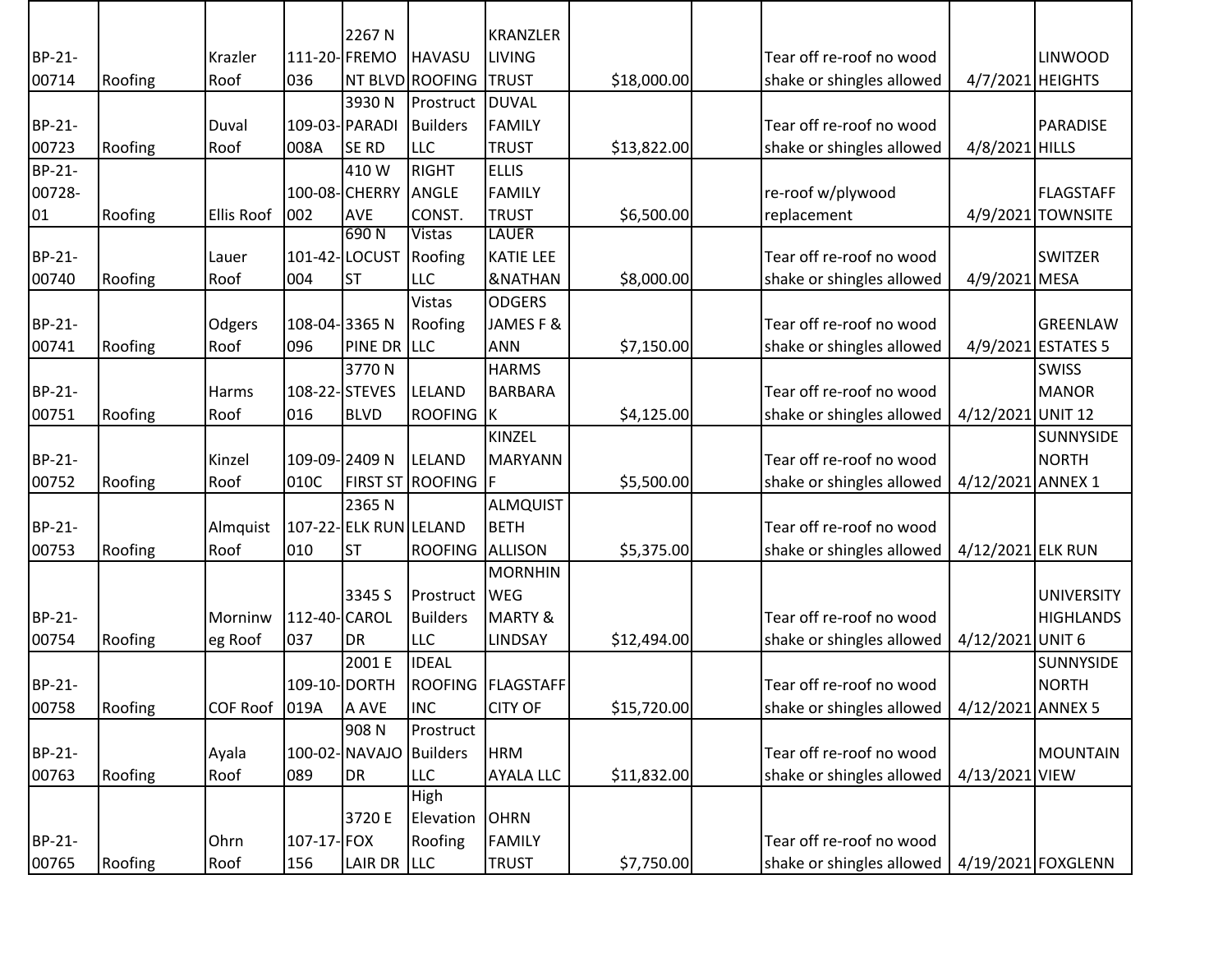|        |         |                         |              |                       |                 |                         |              | Reroof no wood shakes     |                     |                     |
|--------|---------|-------------------------|--------------|-----------------------|-----------------|-------------------------|--------------|---------------------------|---------------------|---------------------|
|        |         |                         |              | 3358N                 |                 | FRITZLER                |              | or shingles allowed       |                     | VALLEY              |
| BP-21- |         | Fritzler                | 111-17-CREST |                       | <b>OWNER</b>    | JOEL C &                |              | (applicant added 2nd      |                     | <b>CREST UNIT</b>   |
| 00769  | Roofing | Roof                    | 003          | <b>ST</b>             | <b>BUILDER</b>  | <b>JULIED</b>           | \$2,939.00   | layer of shingles)        | $4/15/2021$  2      |                     |
|        |         |                         |              | 518N                  | <b>POLARIS</b>  | <b>HARRIS</b>           |              |                           |                     |                     |
| BP-21- |         | <b>Harris</b>           |              | 101-24- CHARLE        | <b>RESTORA</b>  | JOEL E &                |              | Tear off reroof no wood   |                     | <b>PINECREST</b>    |
| 00781  | Roofing | Roof                    | 042          | S <sub>RD</sub>       | <b>TION INC</b> | <b>SUSAN M</b>          | \$3,000.00   | shake or shingles allowed | 4/14/2021 TERRACE   |                     |
|        |         |                         |              | 4429 E                |                 |                         |              |                           |                     |                     |
|        |         |                         |              | <b>RUSTIC</b>         | <b>POLARIS</b>  | <b>SUTTON</b>           |              |                           |                     |                     |
| BP-21- |         | Sutton                  |              | 117-20-KNOLLS         | <b>RESTORA</b>  | <b>TERRANCE</b>         |              | Tear off re-roof no wood  |                     |                     |
| 00782  | Roofing | Roof                    | 017          | LN                    | <b>TION INC</b> | W                       | \$3,000.00   | shake or shingles allowed |                     | 4/14/2021 EVERGREEN |
|        |         |                         |              | 907W                  | <b>POLARIS</b>  | <b>BERMAN</b>           |              |                           |                     |                     |
| BP-21- |         | Berman                  |              | 100-28-SUMMI          | <b>RESTORA</b>  | ANDREW                  |              | Tear off re-roof no wood  |                     | <b>FLAGSTAFF</b>    |
| 00783  | Roofing | Roof                    | 022          | <b>TAVE</b>           | <b>TION INC</b> | B                       | \$3,000.00   | shake or shingles allowed | 4/14/2021 TOWNSITE  |                     |
|        |         |                         |              |                       |                 | <b>CONSOLID</b>         |              |                           |                     |                     |
|        |         |                         |              | 1650 S                | Imperial        | <b>ATED</b>             |              |                           |                     |                     |
| BP-21- |         | Target                  |              | 103-22-MILTON         | Roofing         | <b>INVESTME</b>         |              | Tear off re-roof no wood  |                     |                     |
| 00787  | Roofing | Roof                    | 005A         | <b>RD</b>             | Systems         | <b>NT CO INC</b>        | \$114,237.00 | shake or shingles allowed | $4/16/2021$ N/A     |                     |
|        |         |                         |              |                       |                 |                         |              |                           |                     |                     |
|        |         |                         |              |                       |                 | COLONY-                 |              |                           |                     |                     |
|        |         |                         |              |                       |                 | <b>JO DON</b>           |              |                           |                     |                     |
|        |         |                         |              |                       |                 | <b>MANUFAC</b>          |              |                           |                     |                     |
|        |         |                         |              | 5025 E                | <b>Vistas</b>   | <b>TURED</b>            |              |                           |                     |                     |
| BP-21- |         | Delmar                  | 113-56-DEAN  |                       | Roofing         | <b>HOME</b>             |              | Tear off re-roof no wood  |                     | JO-DON              |
| 00789  | Roofing | Roof                    | 010          | AVE                   | <b>LLC</b>      | <b>COMM LLC</b>         | \$5,700.00   | shake or shingles allowed | 4/15/2021 VILLAGE   |                     |
|        |         |                         |              |                       |                 |                         |              |                           |                     |                     |
|        |         |                         |              | 4077 E                | High            | <b>BARNES</b>           |              |                           |                     |                     |
| BP-21- |         | <b>Barns</b>            |              | 107-24-BROKEN Quality |                 | <b>FAMILY</b>           |              | Tear off re-roof no wood  |                     |                     |
| 00803  | Roofing | Roof                    | 015          | ROCK LP Roofing       |                 | <b>TRUST</b>            | \$9,600.00   | shake or shingles allowed | 4/16/2021 ELK RUN   |                     |
|        |         |                         |              |                       | All             | <b>WILDERM</b>          |              |                           |                     |                     |
|        |         |                         |              | 3450N                 | Seasons         | <b>UTH</b>              |              |                           |                     |                     |
| BP-21- |         | Wildermu   108-04- PARK |              |                       | Roofing         | <b>MICHAEL</b>          |              | Tear off re-roof no wood  |                     | <b>GREENLAW</b>     |
| 00832  | Roofing | th Roof                 | 080          | <b>DR</b>             | <b>LLC</b>      | $\overline{\mathsf{R}}$ | \$7,500.00   | shake or shingles allowed | 4/20/2021 ESTATES 5 |                     |
|        |         |                         |              | 6037 E                |                 | <b>KENNEDY</b>          |              |                           |                     |                     |
| BP-21- |         | Kennedy                 | 114-18-ABBEY |                       | <b>MCR</b>      | <b>KEN&amp;</b>         |              | Tear off re-roof no wood  |                     | AMBERWO             |
| 00834  | Roofing | Roof                    | 033          | <b>RD</b>             | Roofing         | <b>SANDRA</b>           | \$12,500.00  | shake or shingles allowed | 4/20/2021 OD UNIT 2 |                     |
|        |         |                         |              |                       |                 | <b>ELLMAN</b>           |              |                           |                     |                     |
|        |         |                         |              | 594 W                 | Prostruct       | NICOLE &                |              | Tear off re-roof no wood  |                     | <b>PONDEROSA</b>    |
| BP-21- |         | Ellman                  |              | 112-61-CINNAB         | <b>Builders</b> | <b>ZACHARY</b>          |              | shake or shingles allowed |                     | <b>TRAILS UNIT</b>  |
| 00836  | Roofing | Roof                    | 083          | <b>AR TRL</b>         | LLC             | <b>WALKER</b>           | \$12,753.00  |                           | 4/19/20218          |                     |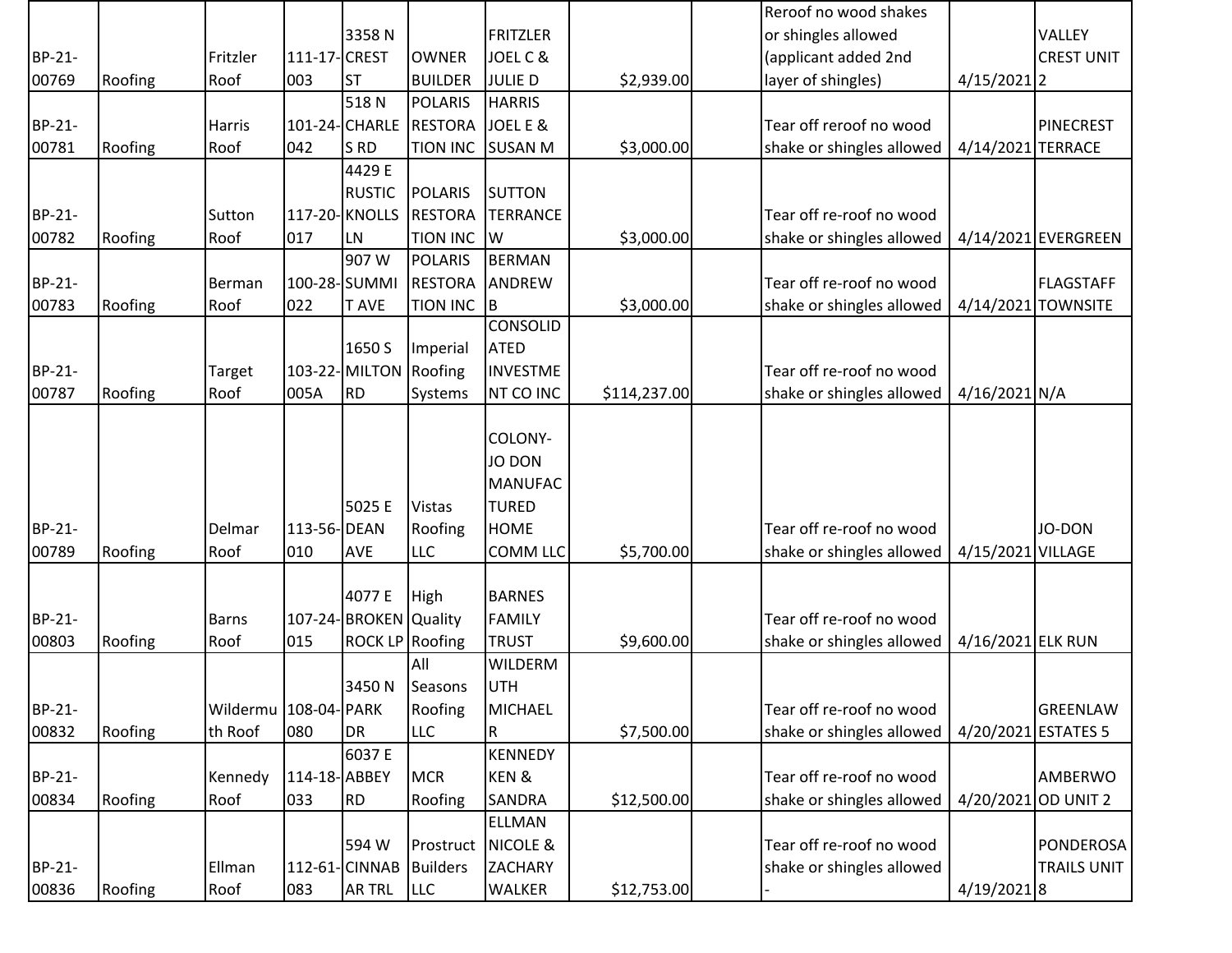|        |         |                           |               | 639W            |                       |                     |             |                             |                     |                     |
|--------|---------|---------------------------|---------------|-----------------|-----------------------|---------------------|-------------|-----------------------------|---------------------|---------------------|
|        |         |                           |               | <b>OLD</b>      |                       |                     |             |                             |                     | PONDEROSA           |
| BP-21- |         | Shannon                   | 112-50-TERRIT |                 | <b>HAVASU</b>         | <b>BROWN</b>        |             | Tear off re-roof no wood    |                     | <b>TRAILS UNIT</b>  |
| 00862  | Roofing | Roof                      | 032           | <b>ORY TRL</b>  | <b>ROOFING</b>        | <b>AARON W</b>      | \$7,300.00  | shake or shingles           | 4/20/2021 2         |                     |
|        |         |                           |               | 540W            |                       | <b>STARK</b>        |             |                             |                     | <b>PONDEROSA</b>    |
|        |         |                           |               | CATTLE          | Prostruct             | BENJAMIN            |             |                             |                     | <b>TRAILS</b>       |
| BP-21- |         | <b>Stark</b>              | 112-51- DRIVE |                 | <b>Builders</b>       | W &                 |             | Tear off re-roof no wood    |                     | UNITS 3A 3B         |
| 00865  | Roofing | Roof                      | 001           | <b>TRL</b>      | <b>LLC</b>            | <b>TAMRA</b>        | \$9,897.00  | shake or shingles allowed   | 4/21/2021 3C        |                     |
|        |         |                           |               | 6262 E          |                       |                     |             |                             |                     |                     |
|        |         |                           |               | <b>ABINEA</b>   |                       | <b>JARAMILL</b>     |             |                             |                     |                     |
|        |         |                           |               |                 | Prostruct             | O JOHN M            |             |                             |                     |                     |
| BP-21- |         | Jaramillo                 | 117-29-CANYO  |                 | <b>Builders</b>       | & SANDRA            |             | Tear off re-roof no wood    |                     | <b>WALNUT</b>       |
| 00866  | Roofing | Roof                      | 027           | N DR            | <b>LLC</b>            | Α                   | \$7,589.00  | shake or shingles allowed   | 4/21/2021 RIDGE     |                     |
|        |         |                           |               |                 |                       | <b>KOYIYUMP</b>     |             |                             |                     |                     |
|        |         |                           |               | 2356 W          | Prostruct             | <b>TEWA</b>         |             | Tear off reroof no wood     |                     | <b>RAILROAD</b>     |
| BP-21- |         | Koyiyump   112-49- ALASKA |               |                 | <b>Builders</b>       | <b>STEWART</b>      |             | shake or shake shingles     |                     | SPRINGS 66          |
| 00867  | Roofing | tewa Roof 223             |               | AVE             | <b>LLC</b>            | & BLYTHE            | \$8,009.00  | allowed                     | 4/21/2021 UNIT 2    |                     |
|        |         |                           |               | 4846 E          | Prostruct             |                     |             |                             |                     |                     |
| BP-21- |         | <b>Burks</b>              |               | 113-08-MERRIA   | <b>Builders</b>       | <b>BURKS</b>        |             | Tear off re-roof no wood    |                     | <b>TIMBERVIE</b>    |
| 00868  | Roofing | Roof                      | 044           | M DR            | <b>LLC</b>            | <b>JERRY II</b>     | \$8,878.00  | shake or shingles allowed   |                     | 4/21/2021 W VILLAGE |
|        |         |                           |               | 2400 N          |                       | <b>VISOCKIS</b>     |             |                             |                     | <b>CHESHIRE</b>     |
| BP-21- |         | <b>Visockis</b>           | 111-14-KRAME  |                 | LELAND                | PETER J &           |             | Tear off re-roof no wood    |                     | <b>FOOTHILLS</b>    |
| 00872  | Roofing | Roof                      | 018           | R <sub>ST</sub> | ROOFING VADA S        |                     | \$11,000.00 | shake or shingles allowed   | 4/22/2021 UNIT 3    |                     |
|        |         |                           |               | 1713N           | <b>Behmer</b>         | RODRIGUE            |             |                             |                     | <b>SUNNYSIDE</b>    |
| BP-21- |         | Rodriguez 107-05-WEST     |               |                 | Industries Z JESSE    |                     |             | Tear off reroof no wood     |                     | <b>FARMS</b>        |
| 00874  | Roofing | Roof                      | 073           | IST             | Inc                   | <b>TRUST</b>        | \$8,000.00  | shake or shingles allowed   | 4/22/2021 TRACTS    |                     |
|        |         |                           |               | 3321N           | <b>IDEAL</b>          |                     |             |                             |                     |                     |
| BP-21- |         | Bregman                   |               |                 | 108-02- WAYMA ROOFING | BREGMAN             |             | Tear off reroof no wood     |                     | <b>GREENLAW</b>     |
| 00892  | Roofing | Roof                      | 094           | N <sub>ST</sub> | <b>INC</b>            | <b>MARKA</b>        | \$9,000.00  | shake or shingles allowed   | 4/23/2021 ESTATES 7 |                     |
|        |         |                           |               | 310W            |                       | <b>TACKITT</b>      |             |                             |                     |                     |
| BP-21- |         | Tackitt                   | 100-11-BIRCH  |                 | <b>OWNER</b>          | <b>GEORGE &amp;</b> |             | Reroof no wood shakes       |                     | <b>FLAGSTAFF</b>    |
| 00896  | Roofing | Roof                      | 002           | AVE             | <b>BUILDER</b>        | SUZANNE             | \$4,000.00  | or shingles allowed         |                     | 4/26/2021 TOWNSITE  |
|        |         |                           |               |                 | <b>NOAH'S</b>         |                     |             |                             |                     |                     |
|        |         |                           |               | 3910 E          | <b>ARK</b>            | <b>SMITH</b>        |             |                             |                     |                     |
| BP-21- |         | Smith                     |               |                 | 107-18-THRUSH ROOFING | <b>KRISTIN</b>      |             | Tear off re-roof no wood    |                     |                     |
| 00903  | Roofing | Roof                      | 021           | LN              | CO INC                | <b>WHELAN</b>       | \$10,000.00 | shake or shingles allowed   |                     | 4/28/2021 FOXGLENN  |
|        |         | Flying                    |               |                 |                       | <b>FLYING</b>       |             |                             |                     |                     |
|        |         | Heart                     |               |                 |                       | <b>HEART</b>        |             | Tear off re-roof no wood    |                     | <b>SUNNYSIDE</b>    |
| BP-21- |         | <b>Stables</b>            |               | 107-05-1605N    | <b>OWNER</b>          | <b>STABLES</b>      |             | shake or singles allowed    |                     | <b>FARMS</b>        |
| 00905  | Roofing | Roof                      | 020           | <b>EAST ST</b>  | <b>BUILDER</b>        | LLC                 | \$5,000.00  | (This roof is a re-shingle) | 4/26/2021 TRACTS    |                     |